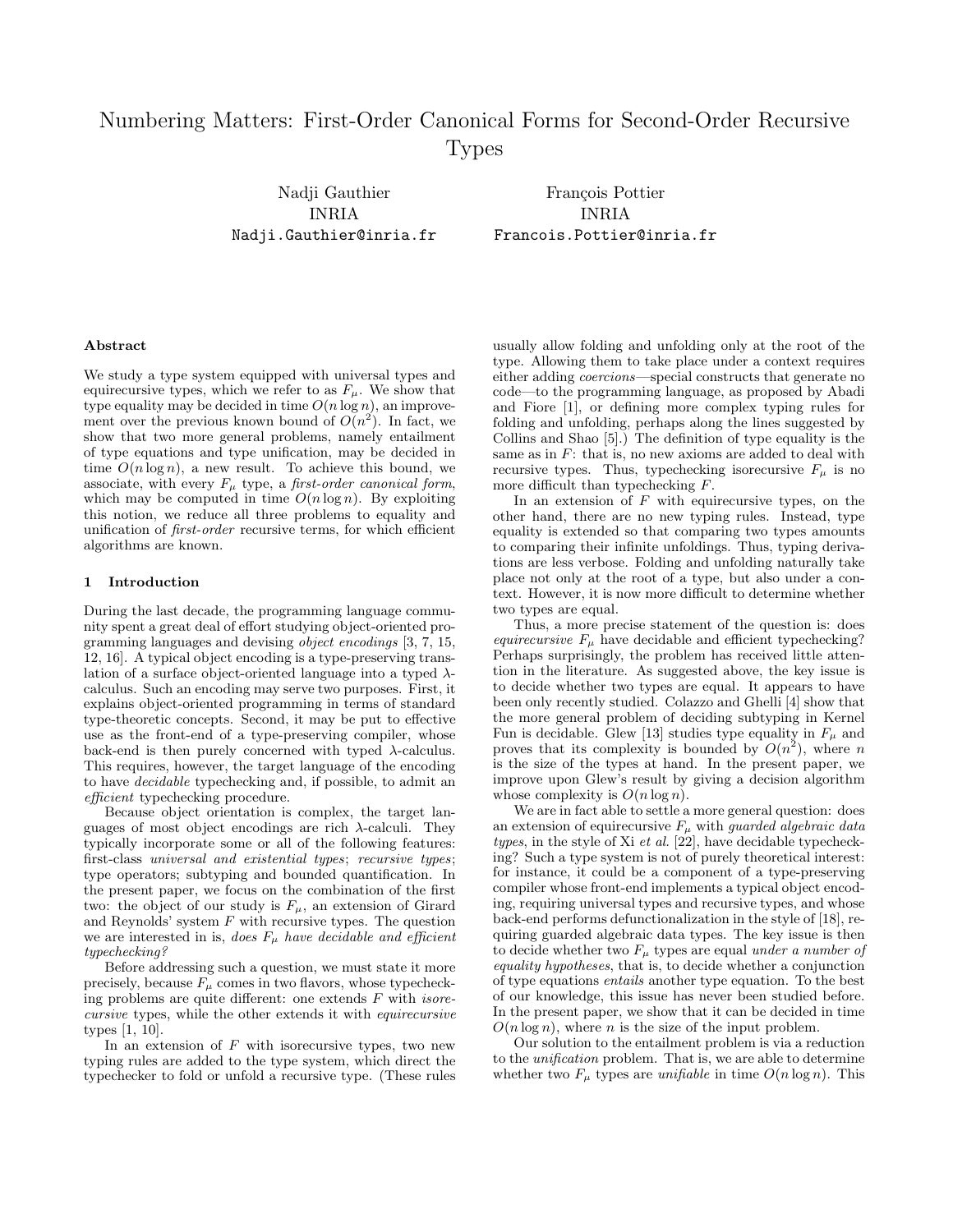| $\tau$ := |                               | (variable)                         |
|-----------|-------------------------------|------------------------------------|
|           |                               | (atom)                             |
|           | $\mu\alpha.T$ $\vec{\tau}$    | $(type\ constructor\ application)$ |
|           | $\mu\alpha.\forall$ a. $\tau$ | (universal type)                   |

Figure 1: Types in  $F_{\mu}$ 

$$
\overline{\alpha} =_{\mu a} \overline{\alpha} \qquad \overline{a} =_{\mu a} \overline{a}
$$

$$
\frac{\{\alpha \mapsto \mu \alpha \cdot T \ \overline{\tau}\} \overline{\tau} =_{\mu a} \{\alpha' \mapsto \mu \alpha' \cdot T \ \overline{\tau}'\} \overline{\tau}'}{\mu \alpha \cdot T \ \overline{\tau} =_{\mu a} \mu \alpha' \cdot T \ \overline{\tau}'}
$$

$$
\frac{\{\alpha \mapsto \mu \alpha \cdot \forall a \cdot \tau\} \tau =_{\mu a} \{\alpha' \mapsto \mu \alpha' \cdot \forall a \cdot \tau'\}}{\mu \alpha \cdot \forall a \cdot \tau =_{\mu a} \mu \alpha' \cdot \forall a \cdot \tau'}
$$

Figure 2: Type equality in  $F_\mu$ 

result could have implications in the area of (partial) type inference for  $F_{\mu}$ . It may also be used to implement hashconsing of second-order recursive types, a technique that so far has been studied for first-order recursive types only [6].

In fact, our algorithm for unifying  $F_{\mu}$  types has already found an initially unexpected application. We discovered, during a conversation with Jacques Garrigue, that OCaml's type inferencer requires such an algorithm, because object types may be recursive and may contain polymorphic methods. Upon close examination, the unification algorithm that has been employed by the OCaml compiler for several years was found to be unsound. It should soon be replaced with a version of the one described in this paper [Garrigue, personal communication].

## 2 Types and type equality in  $F_\mu$

In this section, we define the problem and highlight some of its subtleties. We explain how the decision problems for type equality in F and  $F_{\mu}$  have been dealt with in the literature, and give an outline of our solution.

#### 2.1 Definition

The syntax of types in our version of  $F_\mu$  appears in Figure 1. For the sake of clarity, we distinguish variables  $\alpha, \beta, \gamma, \ldots$ , which are bound by  $\mu$ , and *atoms* a, b, c, d, ..., which are bound by ∀. Variables and atoms are drawn from two disjoint, denumerable sets. The *free variables*  $f\nu(\tau)$  and the *free* atoms fa( $\tau$ ) of a type  $\tau$  are defined in the usual way. We identify types modulo  $\alpha$ -equivalence of variables and atoms. A type is atom-closed if and only if it has no free atoms.

We let  $T$  range over an arbitrary set of type constructors, each of which is equipped with a nonnegative integer arity. In the notation  $T \vec{\tau}$ , the length of the vector of types  $\vec{\tau}$  is implicitly assumed to match the arity of  $T$ . In several examples, we employ the type constructor  $\rightarrow$ , of arity 2, whose applications are written infix.

Following common practice, we combine the  $\mu$  quantifier (which forms recursive types) with type constructor applications and with the  $\forall$  quantifier. By not making  $\tau := \mu \alpha \tau$  a production of the grammar, we disallow meaningless types such as  $\mu \alpha \alpha$ . For the sake of readability, we write  $T \vec{\tau}$ for  $\mu \alpha. T \vec{\tau}$  when  $\alpha$  does not appear free in  $\vec{\tau}$ , and  $\forall a.\tau$  for  $\mu\alpha.\forall$ a.  $\tau$  when  $\alpha$  does not appear free in  $\tau$ .

In standard presentations of  $F_{\mu}$ , the distinction between variables and atoms is not made. As a result, a standard  $F_{\mu}$  type must undergo a simple translation step in order to fit our formalism. The translation is straightforward: universally bound type variables become atoms, while  $\mu$ bound and free type variables remain variables. For instance, the standard  $F_{\mu}$  type  $\mu\alpha.\beta \rightarrow \forall \beta.\alpha \rightarrow \beta \rightarrow \gamma$  is written  $\mu\alpha.\beta \rightarrow \forall b.\alpha \rightarrow b \rightarrow \gamma$  in this paper.

It is important to remark that the image of a standard  $F_{\mu}$ type under this translation is atom-closed by construction. For this reason, the input of the decision problems studied in this paper, such as equality and unifiability, is restricted to consist of atom-closed types. Also, two types are considered unifiable if and only if they admit an atom-closed unifier. Note, however, that the subterms of an atom-closed type are not in general atom-closed.

It is also worth noting that, under this translation, the images of the standard types  $\tau$  and  $\forall \alpha$ .  $\tau$  may differ at arbitrarily deep locations. For instance, the image of  $\alpha \to \alpha$  is  $\alpha \to \alpha$ , while the image of  $\forall \alpha \ldotp \alpha \to \alpha$  is  $\forall a \ldotp a \to a$ . Thus, in standard F or  $F_{\mu}$ , constructing  $\forall \alpha.\tau$  given  $\tau$  requires constant time, whereas, in our formalism, constructing a representation of  $\forall \alpha.\tau$  given a representation of  $\tau$  is not a constant time operation.

A substitution is a total mapping of variables to types. The domain of  $\theta$  is the set of variables  $\alpha$  where  $\alpha$  and  $\theta(\alpha)$ differ. We write  $\{\alpha \mapsto \tau\}$  for the substitution that maps  $\alpha$ to  $\tau$  and is the identity elsewhere. A substitution may be viewed as a total mapping of types to types, in the usual, capture-avoiding, manner.

Types are finite terms with binders. As a result, mathematical equality of types, which we write  $=$ , incorporates  $\alpha$ -equivalence of variables and atoms, but does not treat  $\mu$ binders in a special way. In order to obtain an equirecursive flavor of  $F_{\mu}$ , one must define a more permissive notion of type equality, incorporating folding and unfolding of recursive types. This new equivalence relation, which we write  $=$ <sub> $\mu$ a</sub>, is coinductively defined by the rules in Figure 2.

The definition of  $=_{\mu a}$  is entirely standard. (For background reading on recursive types and coinduction, we refer the reader to [1, 2, 10].) Relations are extended to vectors in a pointwise manner, so that  $\vec{\tau} =_{\mu a} \vec{\tau}'$  means that, for every index *i*, the *i*-th components of the vectors  $\vec{\tau}$  and  $\vec{\tau}'$  are in the relation  $=_{\mu a}$ . The effect of the last rule is to unfold the outermost  $\mu$  binders, exposing a pair of universal types, whose bodies are then compared. For the sake of simplicity, the rule requires the universal quantifiers on either side of the equality to share a common naming convention, that is, to bind the same atom a. Because types are identified modulo  $\alpha$ -equivalence of atoms, this does not incur any loss of generality: it is possible to formulate an equivalent rule, where this requirement is removed, and where the premise incorporates an explicit renaming of atoms.

It is straightforward to establish the following facts: substitution preserves equality; equality preserves free atoms; substitution preserves or increases free atoms.

| <b>Lemma 2.1</b> $\tau =_{\mu a} \tau'$ implies $\theta \tau =_{\mu a} \theta \tau'$ . | ◇ |
|----------------------------------------------------------------------------------------|---|
| <b>Lemma 2.2</b> $\tau =_{\mu a} \tau'$ implies $fa(\tau) = fa(\tau')$ .               | ◇ |
| <b>Lemma 2.3</b> fa( $\tau$ ) $\subseteq$ fa( $\theta\tau$ ).                          | ◇ |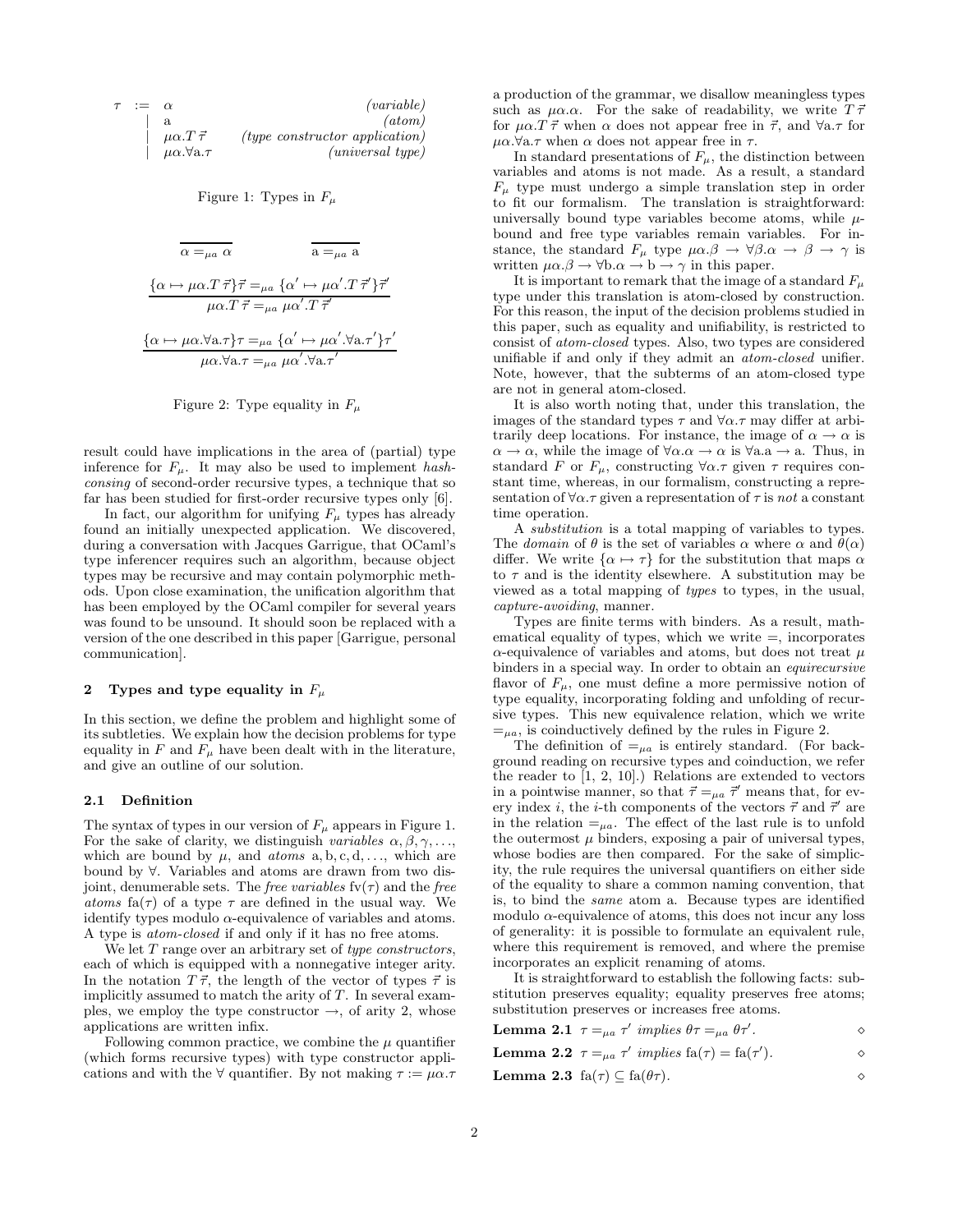

Figure 3: Subtleties of type equality

#### 2.2 Some subtleties of type equality

Although the definition of  $=_{\mu a}$  is simple, one must proceed with caution: it is easy to form misleading intuitions about it. Part of its subtlety is illustrated in Figure 3, which contains graphical representations of the types  $\tau_1 = \mu \beta \cdot \forall a.\alpha \rightarrow$  $\forall$ b.a  $\rightarrow \beta$  and  $\tau_2 = \forall$ a. $\alpha \rightarrow \mu \beta$ . $\forall$ b.a  $\rightarrow \forall$ a. $\alpha \rightarrow \beta$ . (This example is adapted from [13].) These types are not in the relation  $=_{\mu a}$ , even though one might believe, at first sight, that their infinite unfoldings coincide.

Let us have a closer look. An unfolding of  $\tau_2$  is

$$
\forall a.\alpha \to \forall b.a \to \forall c.\alpha \to \mu\beta. \forall b.a \to \forall a.\alpha \to \beta.
$$

Starting from the left, examine the third universal quantifier: is this what you expected? Here is what happened. Because the atom a appears free in the term  $\mu\beta.\forall b.a \rightarrow$  $\forall a.\alpha \rightarrow \beta$ , and because  $\beta$  appears inside the scope of a  $\forall a$ quantifier in the term  $\forall b.a \rightarrow \forall a.\alpha \rightarrow \beta$ , computing a correct unfolding requires an  $\alpha$ -conversion step, so as to avoid capture. Here, the innermost  $\forall$ a quantifier in  $\tau_2$  was changed into ∀c, which explains the result.

Computing an unfolding of  $\tau_1$  is more straightforward. Indeed, since  $\tau_1$  is atom-closed, there is no danger of capture. We find

$$
\forall \mathbf{a}.\alpha \to \forall \mathbf{b}.\mathbf{a} \to \mu \beta. \forall \mathbf{a}.\alpha \to \forall \mathbf{b}.\mathbf{a} \to \beta,
$$

which, by  $\alpha$ -equivalence, may be written

$$
\forall \mathbf{a}.\alpha \to \forall \mathbf{b}.\mathbf{a} \to \mu \beta. \forall \mathbf{c}.\alpha \to \forall \mathbf{b}.\mathbf{c} \to \beta.
$$

Let us now place the unfoldings of  $\tau_1$  and  $\tau_2$  next to each other:

$$
\forall a.\alpha \rightarrow \forall b.a \rightarrow \mu \beta. \forall c.\alpha \rightarrow \forall b.c \rightarrow \beta
$$
  

$$
\forall a.\alpha \rightarrow \forall b.a \rightarrow \forall c.\alpha \rightarrow \mu \beta. \forall b.a \rightarrow \forall a.\alpha \rightarrow \beta
$$

It is now clear that these types are *not* in the relation  $=_{\mu a}$ . Indeed, starting from the left and until the fourth universal quantifier, these types offer a common structure. However, at that point, the former exhibits an occurrence of the atom c, whereas the latter exhibits an occurrence of a.

In short, the (incorrect) intuition that  $\tau_1$  and  $\tau_2$  are related by  $=_{ua}$  stems from the mental use of a *capturing* substitution. By naïvely unrolling the loop in  $\tau_2$ , we bring an occurrence of the atom a into the scope of the innermost

 $\forall$ a quantifier, within which it initially did not lie: indeed, the scope of a  $\forall$  quantifier does not extend through a reverse edge. This fact is obvious when examining syntactic representations of types—for instance, in  $\mu\beta$ .a  $\rightarrow \forall$ a. $\beta$ , the scope of  $\forall a$  is  $\beta$  alone, and does not include the occurrence of a to its left, which is free—but is perhaps less so when thinking in terms of graphs.

## 2.3 Deciding type equality: the state of the art

The above example illustrates some of the difficulties that arise when comparing two types for equality. First, one must really compare the *infinite unfoldings* of the types at hand. Second, *renamings of atoms* are involved, for two reasons: (i) unfolding recursive types involves capture-avoiding substitutions, and (ii) comparing two universal types requires ensuring that the bound atoms match.

The decision problem for type equality has been investigated by Glew [13]. He encodes types as ad hoc automata, which may also be viewed as graphs somewhat analogous to those found in Figure 3, and gives an algorithm that decides type equality. Roughly speaking, Glew's algorithm checks for the existence of a bisimulation relating two automata. In terms of graphs, this process could be described as follows. The two graphs are traversed synchronously. When reaching two nodes labeled with universal quantifiers, say ∀a and ∀b, one keeps track of the correspondence between the atoms a and b, so that, when later reaching two leaf nodes labeled with the atoms a and b, they are (correctly) viewed as related. Glew uses partial bijections to keep track of this correspondence. Because both the number of partial bijections that may be constructed and the number of pairs of nodes that may be visited are finite, the algorithm terminates. However, the number of partial bijections is in fact exponential in  $n$ , where  $n$  is the size of the input problem. Fortunately, thanks to a more clever abrupt termination criterion, Glew is able to achieve time complexity  $O(n^2)$ .

It is worth recalling that, in system  $F$  (that is, in the absence of recursive types), types can be compared in time  $O(n)$ , provided they are represented using a De Bruijn encoding. The cost of converting a nameful representation into a De Bruijn encoding is  $O(n \log n)$ , assuming some flavor of balanced trees is used to map atoms to integer indices. (The expected cost can be brought down to  $O(n)$  by using hash tables instead of balanced trees.) This approach is used in many typecheckers for  $F$ ; see, for instance, [17, Chapter 25]. In the presence of equirecursive types, however, De Bruijn indices become more difficult to manipulate. For instance, successive unfoldings of a type may cause an ever-growing sequence of indices to appear, leading to an infinite, *irreg*ular first-order term: see [13, Section 3.1]. To the best of our knowledge, the practical use of a De Bruijn encoding in such a setting has never been investigated. Glew does consider infinite trees that contain De Bruijn indices, but only as a mathematical model, as opposed to an implementation scheme.

To sum up, the current state of the art is as follows: although type equality has worst-case time complexity  $O(n \log n)$  in F, the best known algorithm for  $F_{\mu}$  runs in time  $\tilde{O}(n^2)$ . Why such a gap? Should equirecursive types really be so expensive? In the following, we answer in the negative.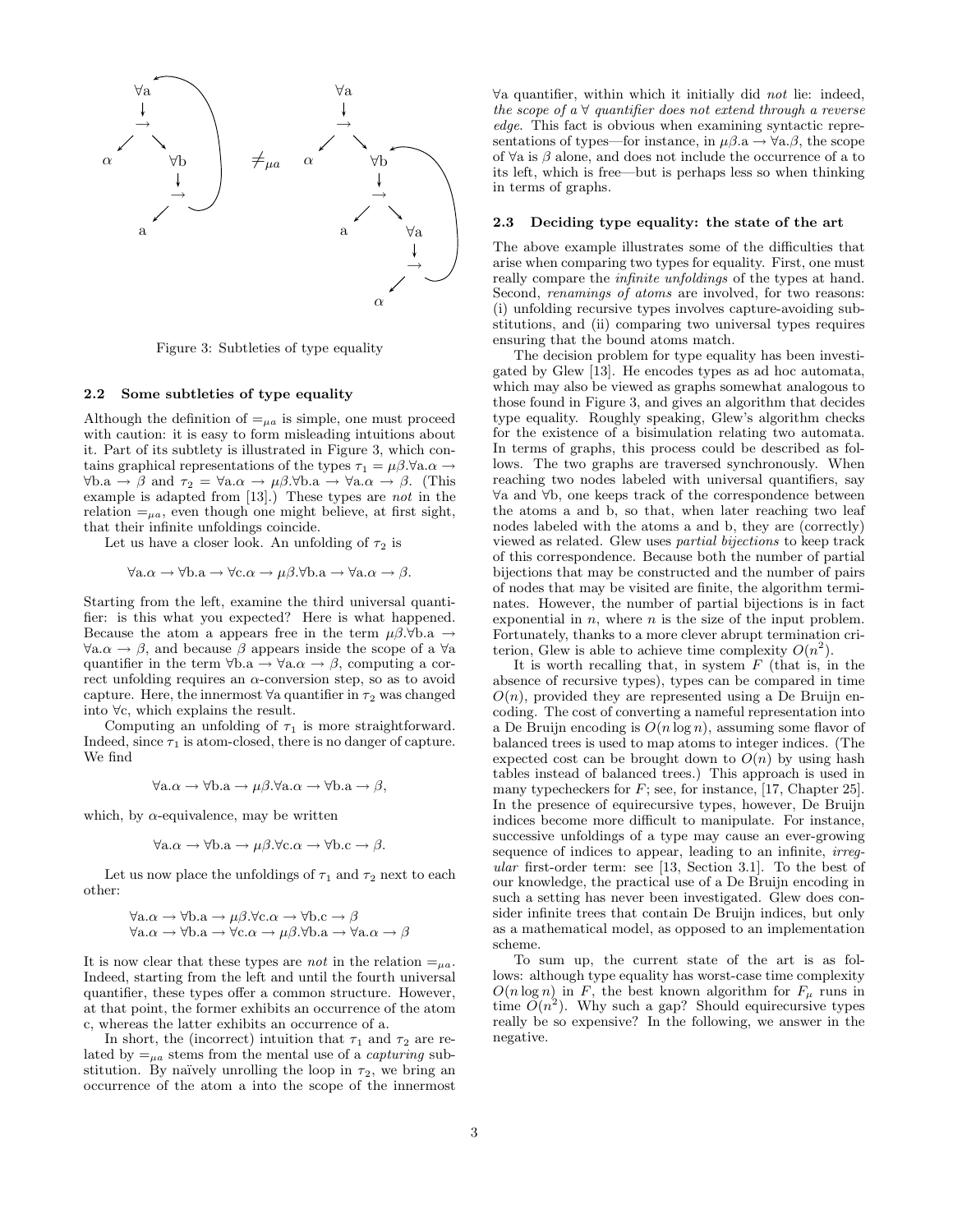## 2.4 Our approach

The strength of the classic De Bruijn encoding lies in the fact that it provides first-order canonical forms of types: two  $F$ types are equal, up to  $\alpha$ -equivalence of atoms, if and only if their De Bruijn encodings, which are first-order terms, are syntactically equal.

We propose to proceed in a similar manner: to every  $F_{\mu}$ type, we associate a first-order recursive term, where atoms are replaced with suitable natural integers. The structure of the input type, including its  $\mu$  binders, is preserved, so that the encoding's output may in fact be viewed as an infinite, but regular, first-order tree. The key trick is to choose the numbering of atoms in such a way that the encoding is canonical: we prove that two  $F_{\mu}$  types are related by  $=_{\mu}$ if and only if their encodings, viewed as regular first-order trees, are equal. The manner in which we number atoms appears to be original, and is unrelated to De Bruijn's scheme.

We prove that, by using appropriate data structures, the time complexity of computing a type's encoding is  $O(n \log n)$ . Furthermore, a standard first-order unification algorithm such as Huet's [14] allows testing two recursive first-order terms for equality in time  $O(n\alpha(n))$ . There follows that type equality in  $F_{\mu}$  has time complexity  $O(n \log n)$ .

The problem of determining whether two  $F_{\mu}$  types are unifiable is addressed in the same manner: it is reduced, via the encoding, to unification of first-order recursive terms.

#### 2.5 Related work

Colazzo and Ghelli [4] study the decision problem for the subtyping relationship in an extension of Kernel Fun with equirecursive types, and find it to be decidable. This implies that type equality in  $F_{\mu}$  is decidable as well. The time complexity of their algorithm appears to be unknown.

Glew's work [13] was mentioned above. He studies type equality in  $F_{\mu}$  and gives an algorithm whose time complexity is quadratic.

The problem of determining whether two  $F_{\mu}$  types are unifiable may be turned, in a very simple manner, into a nominal unification problem [21], provided nominal unification is extended with support for recursive terms, which appears straightforward. However, neither we nor Urban [personal communication] are currently able to formulate a nominal unification algorithm whose time complexity is less than  $O(n^2)$ .

We solve the unification problem for  $F_{\mu}$  types, which we refer to as second-order recursive types and which Glew refers to as second-order trees. Yet, the present paper has nothing to do with second-order unification [8]. Here, we are interested in unification modulo  $=_{\mu a}$ , that is, modulo  $\alpha$ equivalence of atoms and folding and unfolding of recursive types. Second-order (or higher-order) unification consists in unifying simply-typed  $\lambda$ -terms modulo  $\beta\eta$ -equivalence, and is undecidable.

## 3 A first-order encoding of  $F_\mu$  types

In this section, we encode second-order recursive types (types for short) into a particular class of first-order recursive terms (terms for short).

| $\sigma$ | $:= \alpha$ |                                   | (variable)                     |
|----------|-------------|-----------------------------------|--------------------------------|
|          |             | a.                                | (atom)                         |
|          |             | $\mu\alpha$ .(a) T $\vec{\sigma}$ | (term constructor application) |
|          |             | $\mu\alpha$ .(a) $\forall \sigma$ | (idem)                         |

Figure 4: First-order recursive terms

$$
\overline{\alpha} =_{\mu} \overline{\alpha} \qquad \overline{a} =_{\mu} \overline{a}
$$

$$
\{\alpha \mapsto \mu \alpha.(\text{a}) \, T \, \vec{\sigma}\} \vec{\sigma} =_{\mu} \{\alpha' \mapsto \mu \alpha'.(\text{a}) \, T \, \vec{\sigma}'\} \vec{\sigma}'
$$

$$
\mu \alpha.(\text{a}) \, T \, \vec{\sigma} =_{\mu} \mu \alpha'.(\text{a}) \, T \, \vec{\sigma}'
$$

$$
\{\alpha \mapsto \mu \alpha.(\text{a}) \mathbf{V} \sigma\} \sigma =_{\mu} \{\alpha' \mapsto \mu \alpha'.(\text{a}) \mathbf{V} \sigma'\} \sigma'
$$

$$
\mu \alpha.(\text{a}) \mathbf{V} \sigma =_{\mu} \mu \alpha'.(\text{a}) \mathbf{V} \sigma'
$$

Figure 5: Equality of first-order recursive terms

#### 3.1 First-order recursive terms

We first define the target space of the encoding, that is, the syntax of the first-order terms  $\sigma$  that we use to encode types. It appears in Figure 4. As before, terms include variables and atoms, and variables may be  $\mu$ -bound at a constructor application node. The essential difference with respect to the syntax of types, which was given in Figure 1, lies in the treatment of atoms. Here, applications of the constructors T and  $\forall$  are annotated with an atom (a), but do not bind it: that is, a occurs free in both  $\mu\alpha$ .(a)  $T \vec{\sigma}$  and  $\mu\alpha$ .(a)  $\forall \sigma$ . As a result, atoms are never bound: all of the atoms that occur in a first-order term  $\sigma$  occur free in  $\sigma$ . The constructor  $\forall$  no longer plays a special role: it is simply a unary term constructor.

We equip terms with a notion of equality, written  $=_{\mu}$ , whose coinductive definition appears in Figure 5. It is the standard notion of equality for first-order recursive terms: it only accounts for  $\alpha$ -equivalence of variables and for folding and unfolding of  $\mu$  binders. In other words, two terms are related by  $=$ <sub> $\mu$ </sub> if and only if their infinite unfoldings, which are regular trees, coincide. In the third and fourth rules in Figure 5, the same atom (a) must appear on either side of the equality: since atoms are never bound, no implicit  $\alpha$ -conversion step is allowed.

To complete the definition of terms, we must be more specific about the nature of atoms. Here is why. In the type ∀a.a, the atom a is bound: this type may also be written ∀b.b. However, at the level of terms, atoms are free, so they are observable: if a and b are distinct atoms, then the terms (a)  $\forall$  a and (b)  $\forall$  b are distinct. As a result, our encoding, whose purpose is to produce *canonical* forms, must be able to perform a deterministic choice between the two. If atoms were interchangeable for all purposes, as is usually the case, such a choice would be impossible [9, Remark 4.6]. Thus, we must impose some more structure on the set of atoms.

It is convenient to identify atoms with natural integers, so that atoms are totally ordered and have a successor function. From here on, we adopt this convention. At the level of types, this decision has no impact: because types are identified modulo  $\alpha$ -equivalence of atoms, and because, at the end of the day, we are only interested in atom-closed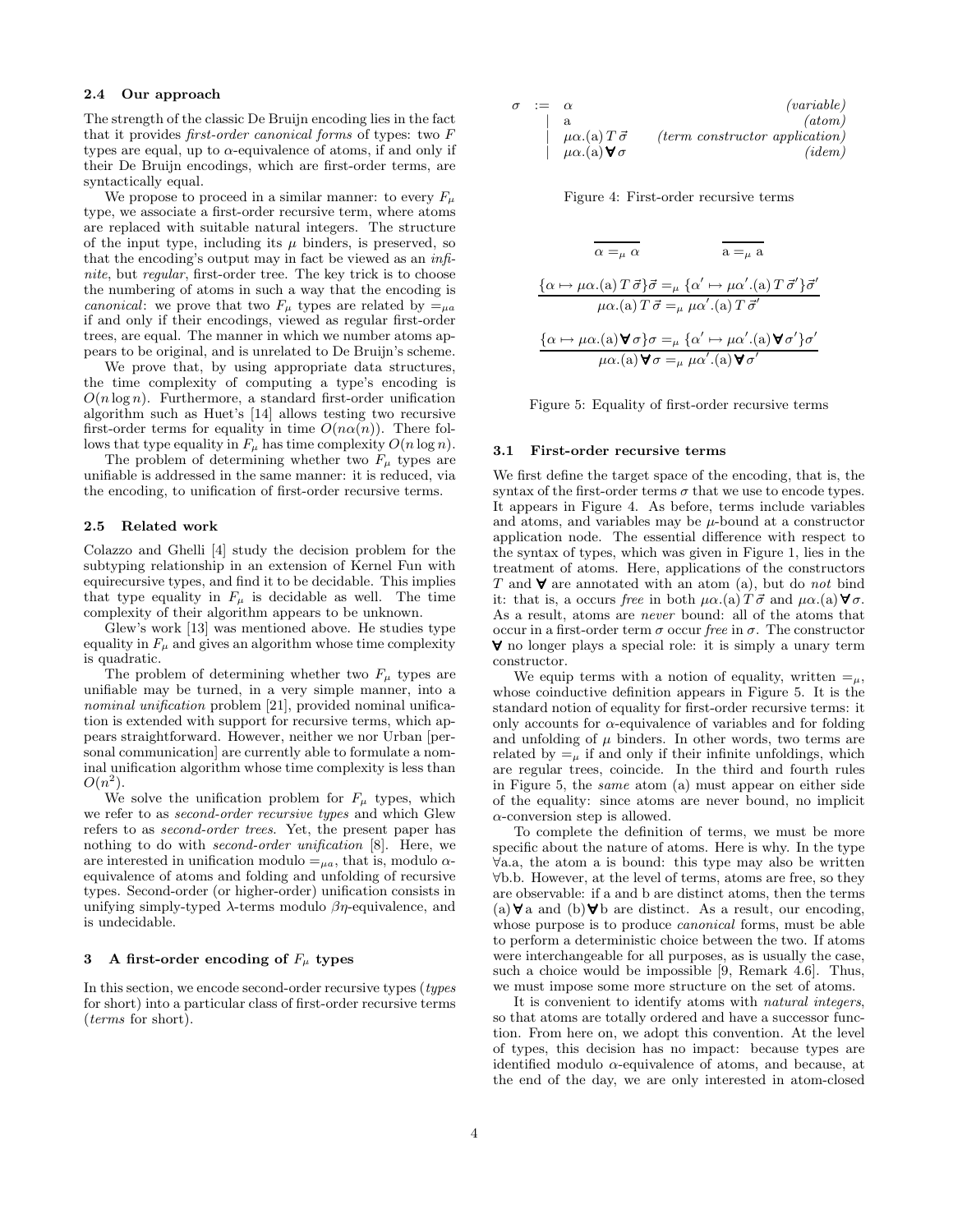$$
N(\theta, \alpha) = \alpha
$$
  
\n
$$
N(\theta, \alpha) = \mathbf{a}
$$
  
\n
$$
N(\theta, \mu \alpha \cdot T \vec{\tau}) = \mu \alpha.(\mathbf{a}) T N(\theta \circ {\alpha \mapsto \mathbf{a}}, \vec{\tau})
$$
  
\nif  $a = \max \mathbf{a} (\theta(\mu \alpha \cdot T \vec{\tau}))$   
\n
$$
N(\theta, \mu \alpha \cdot \forall (\mathbf{a} + 1) \cdot \tau) = \mu \alpha.(\mathbf{a}) \mathbf{V} N(\theta \circ {\alpha \mapsto \mathbf{a}}, \tau)
$$
  
\nif  $a = \max \mathbf{a} (\theta(\mu \alpha \cdot \forall (\mathbf{a} + 1) \cdot \tau))$   
\n
$$
N(\tau) = N(id, \tau)
$$



types, atoms are still used as interchangeable names. At the level of terms, atoms are never bound, so their identity is observable, and they really are numbers. In other words, the purpose of our encoding is to map names to numbers.

#### 3.2 The encoding

We are now ready to present the encoding. Let us recall that it is a function  $N$  of types to terms, and that we intend it to define canonical forms, that is, we intend  $\tau =_{\mu} \tau'$  to be equivalent to  $N(\tau) =_{\mu} N(\tau')$ .

The definition of the encoding appears in Figure 6. We first define a function  $N$  of two parameters, namely, a substitution  $\theta$  and a type  $\tau$ . The substitution  $\theta$  is used to associate information with  $\mu$ -bound variables. It is initially empty: we define  $N(\tau)$  as a shorthand for  $N(id, \tau)$ , where id is the identity substitution. When  $\tau$  is nonrecursive, the parameter  $\theta$ is irrelevant and may be ignored. We recommend doing so upon first reading of the equations in Figure 6.

To begin, note that the encoding is structure-preserving: every variable is mapped to itself, every atom is mapped to an atom, and every constructor application is mapped to an application of the same constructor. In other words, the sole effect of the encoding is to fix the numbering of atoms.

One might wonder how it is possible for the encoding to impose a numbering of atoms, since the second equation in Figure 6 seems to state that every atom is mapped to itself. The truth is, it only states that an atom is mapped to itself if it appears at the root of the type. More generally, it is possible to check that every atom that occurs free in the original type is mapped to itself by the encoding. Such a fact is, however, of little value, because, in the end, we are interested in atom-closed types, which have no free atoms. So, the key question is, how does the encoding deal with bound atoms?

To answer this question, let us examine the encoding of universal types, which bind atoms. Because the encoding must be canonical,  $=_{\mu}a$ -equivalent types must be mapped to  $=$ <sub>μ</sub>-equivalent terms. For instance, the types  $\tau_1$  =  $\mu\alpha.\forall a.a \rightarrow c \rightarrow \alpha \text{ and } \tau_2 = \forall b.b \rightarrow c \rightarrow \mu\alpha.\forall a.a \rightarrow c \rightarrow \alpha,$ which are  $=_{\mu a}$ -equivalent, must receive  $=_{\mu}$ -equivalent encodings. This requires agreeing on a common name d for the atom that is bound at their root. By  $\alpha$ -conversion,  $\tau_1$ and  $\tau_2$  may be written  $\mu\alpha.\forall d.d \to c \to \alpha$  and  $\forall d.d \to c \to$  $\mu\alpha.\forall a.a \rightarrow c \rightarrow \alpha$ , respectively, where d is any atom other than c, since c occurs free in  $\tau_1$  and  $\tau_2$  and must not be captured. In order to choose d in a deterministic manner, we let d be the successor of c. Because atoms are natural integers, this definition makes sense.

In the general case, when encoding a universal type  $\forall a'.\tau$ ,



Figure 7: A type and its encoding

we require the bound atom a' to be the *successor* of the greatest atom that occurs free in  $\forall a'.\tau$ . In other words, we require a' to be  $a+1$ , where a is max  $fa(\forall a'.\tau)$ . (By convention, max  $\varnothing$  is 0.) If a' does not meet this requirement, then an  $\alpha$ -conversion step must be performed. Because, by construction,  $a+1$  does not occur free in  $\forall a'.\tau$ , such a step must be possible, which means that, in spite of this requirement, the encoding remains a total function. Also, it is important to keep in mind that, if two types  $\tau$  and  $\tau'$  are related by  $=_{\mu a}$ , then their sets of free atoms must coincide, so the atoms max fa( $\tau$ ) and max fa( $\tau'$ ) must coincide as well. This is key to proving that the encoding maps  $=_{\mu a}$ -equivalent types to  $=$ <sub>u</sub>-equivalent terms.

To sum up the idea exposed in the previous paragraph, here is a simplified version of the fourth equation in Figure 6, which makes sense when types are nonrecursive. Then,  $\mu$ binders disappear, and the substitution  $\theta$  is suppressed:

$$
N(\forall (a+1) . \tau) = (a) \mathbf{\nabla} N(\tau)
$$
  
if  $a = \max \text{ fa}(\forall (a+1) . \tau)$ 

The effect of the side condition is to determine the value of a. For readers who find its apparently circular formulation mysterious, here is an equivalent version where the required  $\alpha$ -conversion step is made explicit:

$$
N(\forall b.\tau) = (a) \forall N(\{b \mapsto a+1\}\tau)
$$
  
if  $a = \max f_a(\forall b.\tau)$ 

In short, to encode  $\forall b.\tau$ , one computes the greatest atom a that occurs free in  $\forall b.\tau$ , renames b to  $a + 1$  in  $\tau$ , and proceeds with the encoding of (the renamed version of)  $\tau$ .

To complete our explanation of the fourth equation in Figure 6, we must describe the machinery that deals with recursive types. As pointed out earlier, the encoding is structure-preserving: every  $\mu$  binder and every variable is kept unchanged. There is only one subtlety: when computing the set of free atoms at a certain node in the input type, one must account for the free atoms contributed by the reverse edges that point back above that node. Consider, for instance, the type  $\forall a.\tau$ , where  $\tau$  stands for  $\mu\alpha$ .a  $\rightarrow \forall b.b \rightarrow \alpha$ . (A graphic representation appears in Figure 8.) Strictly speaking, we have fa( $\forall b.b \rightarrow \alpha$ ) =  $\varnothing$ , so b can safely be renamed to any atom, including a. However, an unfolding of  $\tau$  is a  $\rightarrow \forall b.b \rightarrow \tau$ , where b cannot be renamed to a, because fa( $\forall b.b \rightarrow \tau$ ) is  $\{a\}$ . We claim that it is necessary to rename b in a manner that is correct not only with respect to  $\tau$ , but also with respect to all of its unfoldings. (We come back to this point in §5.) For this reason, when computing the free atoms of  $\forall b.b \rightarrow \alpha$ , one should not view  $\alpha$  as a leaf that has no free atoms. Instead,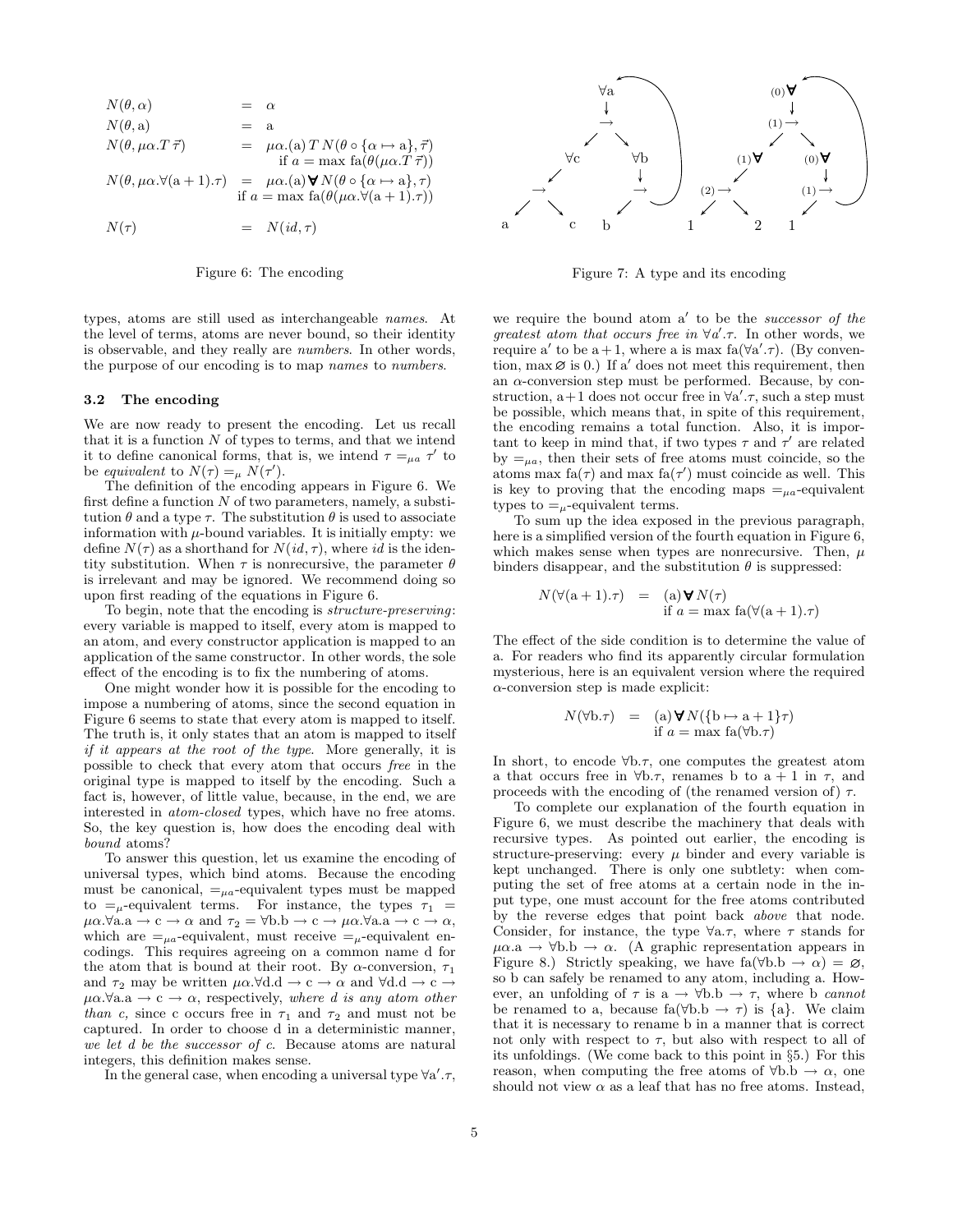

Figure 8: A type and its encoding

one should follow the reverse edge from  $\alpha$  to  $\tau$ , and, since  $fa(\tau)$  is  $\{a\}$ , consider that  $\alpha$  contributes the free atom a. By proceeding in such a manner, one is lead to renaming b to the successor of a, a choice that is safe with respect to all unfoldings of  $\tau$ .

Technically, this idea is implemented as follows. When examining the node  $\tau = \mu \alpha$ ..., we evaluate max fa( $\tau$ ), yielding a. Then, we create the substitution  $\theta = {\alpha \mapsto \alpha}$ , so as to record the fact that every occurrence of  $\alpha$  stands for a type whose greatest free atom is a. (One could equivalently define  $\theta$  as  $\{\alpha \mapsto \tau\}$ ; see Lemma 4.1.) Upon reaching the node  $\forall b$ ..., we compute max fa( $\theta(\forall b.b \rightarrow \alpha)$ ), which due to the presence of  $\theta$  is a, and conclude that b should be renamed to the successor of a. This explains the role of  $\theta$  in the definition of N.

The third equation in Figure 6 is analogous to the fourth one. Because nodes of the form  $\mu \alpha$ . T  $\vec{\tau}$  do not bind atoms, no  $\alpha$ -conversion takes place. We simply update θ as above.

Example Figure 7 depicts the type  $\tau = \mu \alpha \cdot \forall a. (\forall c.a \rightarrow \theta$ c)  $\rightarrow \forall b.b \rightarrow \alpha$  and its image through N. Here is how the latter is computed. Because  $\tau$  has no free atoms, its root node is annotated with (0), and the atom a is renamed to 1. (In particular, observe that the right-hand term's leftmost leaf is 1.) Then, one moves down to the next node, an arrow constructor. Its only free atom is a, that is, 1, so it is annotated with (1), and one moves down to its children, which are respectively labelled ∀c and ∀b. As for the former, the greatest free atom of  $\forall c.a \rightarrow c$  is a, that is, 1, so the  $\forall$ node is annotated with (1), and c is renamed to 2. As for the latter, there are no free atoms below this node (the reverse edge does not contribute any, because  $\tau$  is atom-closed), so it is labeled with  $(0)$ , and b is renamed to 1.

**Example** Figure 8 depicts the type  $\tau = \forall a.\mu\alpha.a \rightarrow \forall b.b \rightarrow \exists b.\nu$  $\alpha$  and its image through N. Here is how the latter is computed. As in the previous example,  $\tau$  is atom-closed, so its root node is labeled (0), the atom a is renamed to 1, and the topmost arrow node is labeled (1). Let us now consider the arrow's right child, a  $\forall$  node. Its greatest free atom is a, which is contributed by the reverse edge. As a result, the  $\forall$ node is annotated with  $(1)$ , and b is renamed to 2.  $\Diamond$ 

#### 4 Correctness of the encoding w.r.t. equality

When computing the greatest free atom of some type, replacing a subtree with its own greatest free atom does not affect the end result.

**Lemma 4.1** If a is max fa( $\theta \tau'$ ), then max fa( $\theta \{ \alpha \mapsto \tau' \} \tau$ ) and max fa( $\theta\{\alpha \mapsto a\}\tau$ ) coincide.  $\diamond$ 

The encoding commutes with substitutions of types for type variables. This is a key property.

**Lemma 4.2** If a is max fa( $\theta\tau'$ ), then  $N(\theta, {\alpha \mapsto \tau' } \tau)$  is  ${\alpha \mapsto N(\theta, \tau')}(N(\theta \circ {\alpha \mapsto \alpha} , \tau))$ .

*Proof.* Assume  $a = max fa(\theta \tau')$  (1). The proof is by structural induction on  $\tau$ . The result is immediate when  $\tau$  is a variable or an atom. We omit the case where  $\tau$  is the application of a type constructor  $T$ , because it is subsumed by the last case, where  $\tau$  is a universal type. Thus, we focus on the last case. We may assume  $\alpha \in \text{fv}(\tau)$  (2), since the result is otherwise immediate.

Let b stand for max  $\text{fa}(\theta \{ \alpha \mapsto \tau' \} \tau)$ . By Lemma 2.3, we have  $b \ge \max f_a(\{\alpha \mapsto \tau'\}\tau)$  (3). By Lemma 2.3 again, (3) implies  $b \ge \max f_a(\tau)$ , whence  $b + 1 \notin f_a(\tau)$  (4). Furthermore, we let the reader check that (3) and (2) imply  $b \geq \max f_a(\tau')$ , whence  $b + 1 \notin f_a(\tau')$  (5). Last, by Lemma 4.1 and by (1), we have  $b = \max f_a(\theta {\alpha \mapsto a} \tau)$  (6).

Because  $\tau$  is a universal type, and by (4), we may write  $\tau$  under the form  $\mu\beta \cdot \forall (b+1)\cdot \tau_1$  (7), where  $\beta \neq \alpha$  (8) and  $\beta \notin$  fv( $\tau'$ ) (9) hold. Then, thanks to (9), (8), and (5),  $\{\alpha \mapsto \tau'\}\tau$  is  $\mu\beta.\forall (b+1).\{\alpha \mapsto \tau'\}\tau_1$  (10).

Let  $\theta'$  stand for  $\theta \circ {\beta \mapsto b}$ . By (9), we have  $\theta \tau' =$  $\theta' \tau'$ , which together with (1) implies  $a = \max f_a(\theta' \tau')$  (11). Also by (9), we have  $N(\dot{\theta}', \tau') = N(\theta, \tau')$  (12), and  $\beta \notin$  $\mathrm{fv}(N(\theta,\tau'))^{'}(13).$ 

We may now proceed as follows:

$$
N(\theta, {\alpha \mapsto \tau'}\tau)
$$
  
=  $N(\theta, \mu\beta \cdot V(b+1), {\alpha \mapsto \tau'}\tau_1)$   
by (10)  
=  $\mu\beta$ . (b)  $\forall N(\theta', {\alpha \mapsto \tau'}\tau_1)$   
by definition of b and  $\theta'$   
=  $\mu\beta$ . (b)  $\forall {\alpha \mapsto N(\theta', \tau')} (N(\theta' \circ {\alpha \mapsto a}, \tau_1))$   
by (11) and by the induction hypothesis  
=  ${\alpha \mapsto N(\theta, \tau')}(\mu\beta$ . (b)  $\forall N(\theta' \circ {\alpha \mapsto a}, \tau_1)$ )  
by (12), (8), and (13)  
=  ${\alpha \mapsto N(\theta, \tau')} (N(\theta \circ {\alpha \mapsto a}, \tau))$   
by (7), (6), (8), and by definition of  $\theta'$ 

We now reach the main theorem:

**Theorem 4.3** Let  $\theta$  be arbitrary. Then,  $\tau =_{\mu} \tau'$  is equivalent to  $N(\theta, \tau) =_{\mu} N(\theta, \tau')$ .

Proof. We first prove the left to right implication. The proof of the right to left implication, which is analogous, is omitted so as to conserve space.

Throughout,  $\theta$  is arbitrary and fixed. Let R be the relation between terms defined by  $N(\theta, \tau)$  R  $N(\theta, \tau')$  if and only if  $\tau =_{\mu a} \tau'$ . Our goal is to prove that R is a subset of  $=$ <sub>µ</sub>. By the coinduction principle, it suffices to prove that R is consistent [10] with respect to the rules in Figure 5, that is, to establish  $R \subseteq E_{\mu}R$ , where  $E_{\mu}$  is the monotone function from relations to relations implicitly associated with the rules in Figure 5. Thus, let  $\tau =_{\mu a} \tau'$  (1). Our goal is to prove that the pair  $(N(\theta, \tau), N(\theta, \tau'))$  may be deduced, via one of the rules in Figure 5, from pairs that are members of R.

We reason by cases on the structure of  $\tau$  and  $\tau'$ . The cases where  $\tau$  and  $\tau'$  are variables or atoms are immediate. The case where they are applications of a type constructor  $T$  is subsumed by the last case, where they are universal types. Thus, we focus on the last case.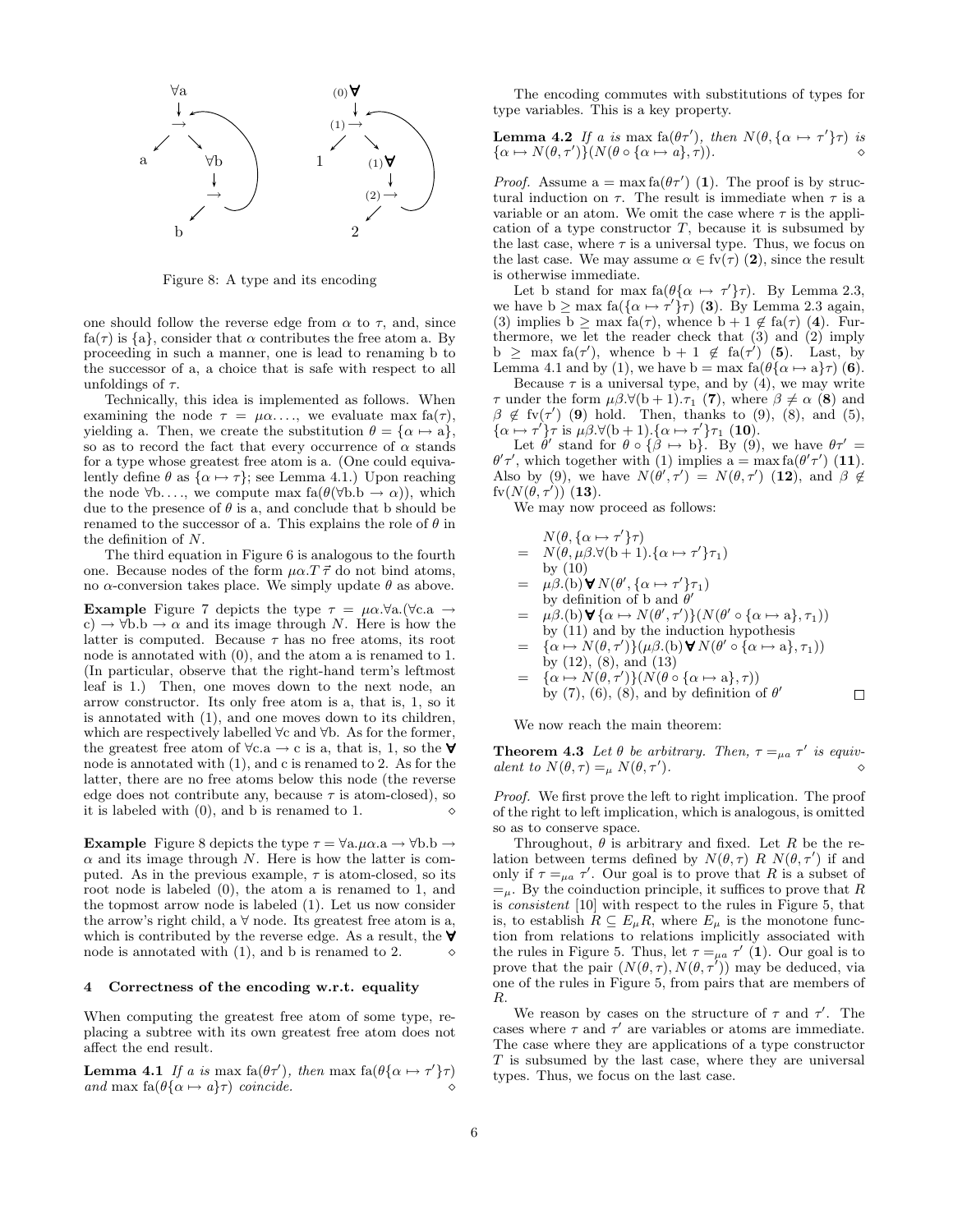Let a stand for max fa( $\theta \tau$ ) (2). By Lemma 2.3, we have  $a \geq \max f_a(\tau)$ , whence  $a + 1 \notin fa(\tau)$  (3). By (1) and by Lemmas 2.1 and 2.2, we also have  $a = max$   $fa(\theta r')$  (4) and  $a + 1 \notin fa(\tau')$  (5).

By (3) and (5), we may write  $\tau$  and  $\tau'$  under the form  $\mu\alpha.\forall(\alpha+1).\tau_1$  and  $\mu\alpha.\forall(\alpha+1).\tau'_1$ , respectively. By definition of  $=_{\mu a}$ , we then have  $\{\alpha \mapsto \tau\} \tau_1 =_{\mu a} \{\alpha \mapsto \tau'\} \tau'_1$  (6). By definition of N and by (2),  $N(\theta, \tau)$  is  $\mu\alpha$ .(a)  $\forall N(\theta \circ {\alpha \mapsto \alpha})$ a},  $\tau_1$ ). Similarly,  $N(\theta, \tau')$  is  $\mu\alpha$ .(a)  $\nabla N(\theta \circ {\alpha \mapsto \alpha}$ ,  $\tau'_1$ ). Thus, by applying the last rule in Figure 5, the goal becomes to prove that the terms  $\{\alpha \mapsto N(\theta, \tau)\}(N(\theta \circ {\alpha \mapsto \alpha}, \tau_1))$ and  $\{\alpha \mapsto N(\theta, \tau')\}(N(\theta \circ {\alpha \mapsto \alpha}, \tau'_1))$  are related by R. By (2), (4), and Lemma 4.2, these terms are precisely  $N(\theta, {\alpha \mapsto \tau} \tau_1)$  and  $N(\theta, {\alpha \mapsto \tau'} \tau_1')$ . By (6) and by definition of R, they are related by R.

As an immediate corollary, we obtain:

**Theorem 4.4**  $\tau =_{\mu a} \tau'$  is equivalent to  $N(\tau) =_{\mu} N(\tau')$ .  $\diamond$ 

Theorem 4.4 yields a new decision procedure for type equality in  $F_{\mu}$ . Indeed, whether two first-order recursive terms are related by  $=_{\mu}$  may be decided in time  $O(n\alpha(n)),$ using a standard first-order unification algorithm, such as Huet's [14]. Thus, in order to obtain an efficient decision procedure for  $=_{\mu a}$ , there only remains to find an efficient method for computing N. This is the topic of  $\S7$ .

## 5 Correctness of the encoding w.r.t. unifiability

We have shown that the encoding allows reducing the equality problem from the second order to the first order. We would now like to generalize this result to the problem of unification.

We begin with a few definitions. A (type) substitution  $\theta$ is atom-closed if and only if every type in its image is atomclosed. An atom-closed substitution  $\theta$  unifies  $\tau$  and  $\tau'$  if and only if  $\theta \tau =_{\mu a} \theta \tau'$  holds.  $\tau$  and  $\tau'$  are unifiable if and only if some atom-closed substitution  $\theta$  unifies them. A (term) substitution  $\varphi$  unifies  $\sigma$  and  $\sigma'$  if and only if  $\varphi \sigma =_{\mu} \varphi \sigma'$ holds.  $\sigma$  and  $\sigma'$  are *unifiable* if and only if some substitution  $\varphi$  unifies them.

A key property, which follows directly from Lemma 4.2, is the following: if  $\tau'$  is atom-closed, then  $N(\{\alpha \mapsto \tau'\}\tau)$  is  $\{\alpha \mapsto N(\tau')\}\overline{N(\tau)}$ . More generally, the encoding commutes with atom-closed substitutions, as stated by the following lemma. We write  $N(\theta)$  for the image of  $\theta$  through the encoding, defined as the substitution that maps every variable  $\alpha$  to the term  $N(\theta \alpha)$ , and lifted to a function of terms to terms in the standard way. (It must not be confused with  $N \circ \theta$ , a function from types to terms.)

**Lemma 5.1** If  $\theta$  and  $\tau$  are atom-closed, then  $N(\theta)(N(\tau))$ is  $N(\theta\tau)$ .

This lemma is the main reason why it is meaningful to attempt to unify encodings of types. It immediately allows proving the first result of this section:

**Theorem 5.2** Let  $\tau$  and  $\tau'$  be atom-closed. If  $\theta$  unifies  $\tau$ and  $\tau'$ , then  $N(\theta)$  unifies  $N(\tau)$  and  $N(\tau')$ ).  $\Diamond$ 

*Proof.* Let  $\tau$  and  $\tau'$  be atom-closed. Assume  $\theta$  unifies  $\tau$ and  $\tau'$ . By definition,  $\theta$  is assumed to be atom-closed, and  $\theta \tau =_{\mu a} \theta \tau'$  holds. Then, we have

$$
N(\theta)(N(\tau)) = N(\theta \tau)
$$
 by Lemma 5.1  
=  $\mu$   $N(\theta \tau')$  by Theorem 4.3  
=  $N(\theta)(N(\tau'))$  by Lemma 5.1  $\square$ 

$$
Q(\alpha) = \alpha
$$
  
\n
$$
Q(\alpha) = \alpha
$$
  
\n
$$
Q(\mu\alpha.(\text{a})T\vec{\sigma}) = \mu\alpha.T Q(\vec{\sigma})
$$
  
\n
$$
Q(\mu\alpha.(\text{a})\blacktriangledown\sigma) = \mu\alpha.\forall(\text{a}+1).Q(\sigma)
$$

## Figure 9: The decoding

In words, if two types are unifiable, then so are their encodings. Now, we would like to prove a converse of this theorem, that is, to deduce second-order unifiability from first-order unifiability. Let's look at a few examples, to help develop an intuition. Suppose we wish to know if  $\forall a.a \rightarrow \beta$ and  $\forall$ a.a  $\rightarrow \forall$ b.b are unifiable. Encoding these types yields a first-order unification problem:

$$
(0)\mathbf{\nabla}(1 \stackrel{(1)}{\rightarrow} \beta) =^? (0)\mathbf{\nabla}(1 \stackrel{(1)}{\rightarrow} (0)\mathbf{\nabla}1),
$$

whose most general unifier is  $\{\beta \mapsto (0) \mathbf{V} \mathbf{1}\}\$ . Applying a decoding to this term substitution, we obtain the type substitution  $\{\beta \mapsto \forall b.b\}$ , wich unifies the initial problem, and is indeed its most general unifier.

The *decoding Q*, which we have alluded to above, is defined in Figure 9. Its definition is extremely simple. Atoms and variables are preserved. At constructor application nodes, the annotation (a) is erased. At  $\forall$  nodes, a universal quantifier is re-introduced, with the convention that the bound atom is  $a + 1$ . The next lemma states that the decoding Q is indeed the inverse of the encoding.

**Lemma 5.3** 
$$
Q(N(\tau))
$$
 is  $\tau$ .

If  $\varphi$  is a term substitution, we define its image through the decoding  $Q(\varphi)$  as the type substitution that maps a variable  $\alpha$  to  $Q(\varphi\alpha)$ . It is lifted to a function of types to types in the standard way. (Again, it must not be confused with  $Q \circ \varphi$ , a function from terms to types.)

The last example was extremely simple. Unfortunately, things do not always work out so easily: two non-unifiable types may have unifiable encodings. Consider, for example, the unsatisfiable problem  $\forall a \cdot a \rightarrow \beta =^? \forall a \cdot a \rightarrow a$ . Its image through the encoding is

$$
(0) \mathbf{V} (1 \xrightarrow{(1)} \beta) =^? (0) \mathbf{V} (1 \xrightarrow{(1)} 1),
$$

whose most general unifier is  $\{\beta \mapsto 1\}$ . Applying Q to this term substitution, we obtain  $\{\beta \mapsto 1\}$ , a type substitution that is not atom-closed, and that does not solve the original unification problem.

This example suggests that a first-order unifier is no good unless its image through  $Q$  is atom-closed. Let us call *atom*friendly a term, or term substitution, whose image through Q is atom-closed. We will eventually prove that the existence of an atom-friendly first-order unifier does imply that of a second-order unifier.

However, this intuitive result hides a technical difficulty: the decoding Q does not preserve equality, that is,  $\sigma = \mu \sigma'$ does not imply  $Q(\sigma) =_{\mu a} Q(\sigma')$ . Consider, for example, the terms and types in Figure 10. The term  $\sigma$  at upper left is such that the decoding of an unfolding of  $\sigma$  (lower right) is not  $=_{\mu a}$ -equivalent to the decoding of  $\sigma$  (upper right). The problem is that a valid first-order unfolding step may, due to capture, correspond to an invalid second-order unfolding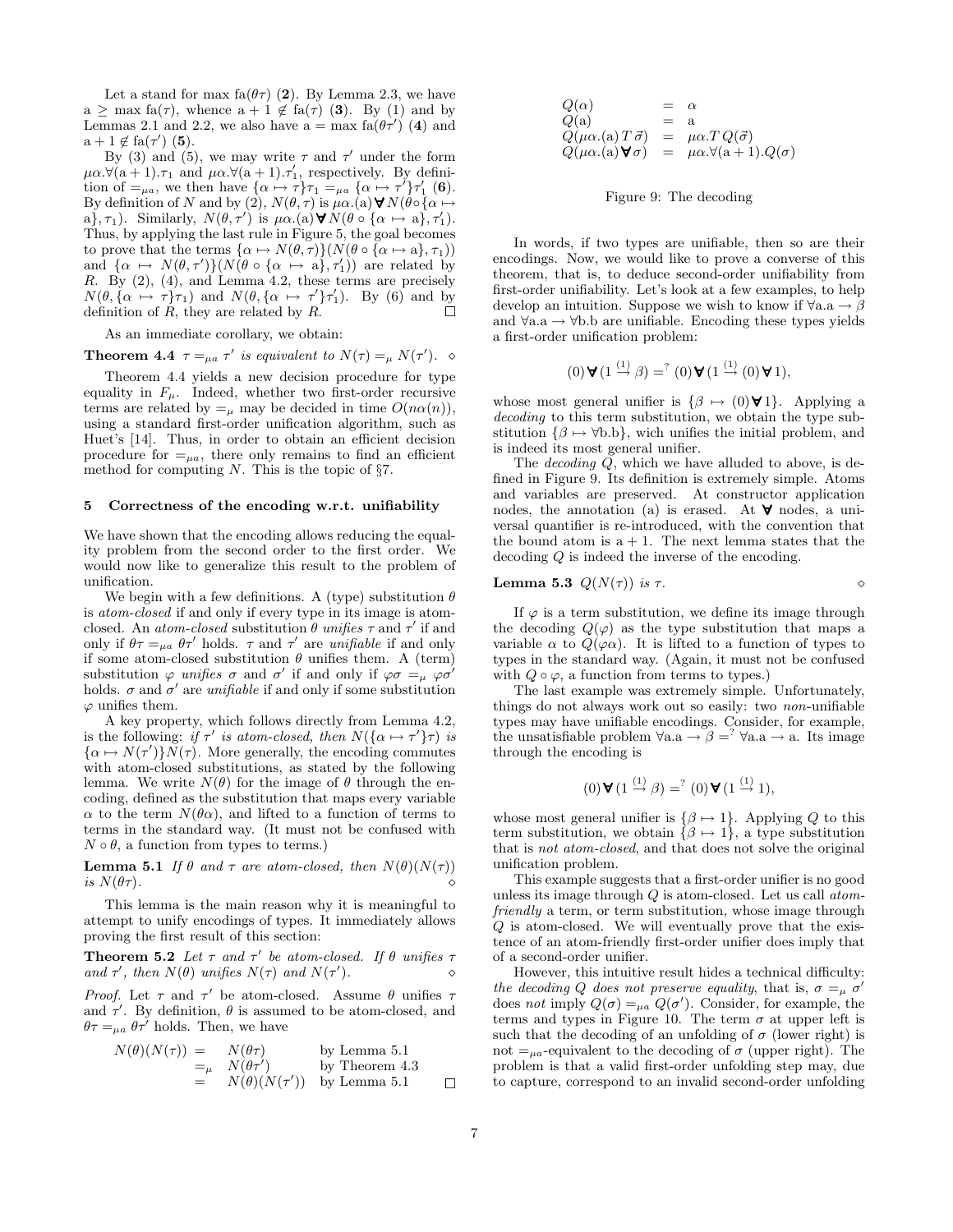

Figure 10: Term unfolding versus type unfolding

step. In other words, the image through Q of a first-order unifier is not necessarily a second-order unifier!

It is worth noting that, for terms that lie in the image of  $N$ , the decoding does preserve equality. This is a consequence of Theorem 4.4 and Lemma 5.3. Thus, the term  $\sigma$  at upper left in Figure 10 is not in the image of  $N$ . Indeed, it is not the encoding of the type  $\tau$  that appears left in Figure 8, even though  $\tau$  is  $Q\sigma$ . The presence of the reverse edge is the reason why b was numbered 2, instead of 1, in Figure 8, and it is also the cause of the problem in Figure 10. This is not fortuitous: the encoding was designed to avoid producing problematic terms such as  $\sigma$ .

In the following, we identify a subset of the terms where Q does preserve equality. We refer to these terms as cyclefriendly. Furthermore, we prove that every term is related by  $=$ <sub> $\mu$ </sub> to some cycle-friendly term. This allows us to argue that, if a first-order unification problem admits a unifier, then it admits a cycle-friendly unifier, which does give rise, through Q, to a second-order unifier.

We now give the formal definitions and lemmas required to carry out the development outlined in the previous paragraphs. The end of this section is quite technical. Upon first reading, the reader might wish to skim through it and devote particular attention only to Theorems 5.18 and 5.19.

The top atom  $ta(\sigma)$  of a term  $\sigma$  is defined as follows: the top atom of a variable  $\alpha$  is 0; the top atom of the terms a,  $\mu\alpha$ .(a)  $T\vec{\sigma}$ , and  $\mu\alpha$ .(a)  $\forall \sigma$  is a.

We continue with a notion of *well-formedness* for firstorder terms, whose definition appears in Figure 11. (The substitution  $\varphi$  is omitted in a judgement when it is the identity.) The interest of this notion lies in the following lemma:

$$
\frac{a > 0}{\varphi \vdash \alpha \text{ wf}} \qquad \frac{a > 0}{\varphi \vdash \alpha \text{ wf}}
$$
\n
$$
\frac{\operatorname{ta}(\varphi \vec{\sigma}) \le a \qquad \varphi \circ \{\alpha \mapsto a\} \vdash \vec{\sigma} \text{ wf}}{\varphi \vdash \mu \alpha. (a) T \vec{\sigma} \text{ wf}}
$$
\n
$$
\frac{\operatorname{ta}(\varphi \sigma) \le a + 1 \qquad \varphi \circ \{\alpha \mapsto a\} \vdash \sigma \text{ wf}}{\varphi \vdash \mu \alpha. (a) \blacktriangledown \sigma \text{ wf}}
$$

## Figure 11: Well-formed terms

$$
\begin{array}{ccc}\n\overline{C \vdash a \text{ cfr}} & \alpha \notin \text{dom } C & \alpha \notin \vec{\alpha} & a \leq \vec{a} \\
\hline\nC \vdash a \text{ cfr} & C \vdash \alpha \text{ cfr}\n\end{array}\n\qquad\n\begin{array}{ccc}\n\alpha \notin \vec{\alpha} & a \leq \vec{a} \\
\hline\nC; (\alpha, a); (\vec{\alpha}, \vec{a}) \vdash \alpha \text{ cfr}\n\end{array}
$$
\n
$$
\begin{array}{ccc}\nC; (\alpha, a) \vdash \vec{\sigma} \text{ cfr} & C; (\alpha, a) \vdash \sigma \text{ cfr}\n\end{array}
$$

#### Figure 12: Cycle-friendly terms

when a term is well-formed, its top atom is an upper bound for the atoms that occur free in its decoding.

**Lemma 5.4** 
$$
\vdash \sigma
$$
 wf *implies* max fa( $Q\sigma$ )  $\leq$  ta( $\sigma$ ).

If  $\sigma$  is well-formed, then its atoms are required to be positive. Thus, if  $\sigma$  is well-formed and has a null top atom, then no atom can be free in  $Q(\sigma)$ .

Well-formedness is a local property: it imposes constraints between the atom carried by a node and those carried by its children. For this reason, it is preserved by several basic operations, such as unfolding and unification.

**Lemma 5.5** 
$$
\sigma =_{\mu} \sigma'
$$
 and  $\vdash \sigma$  wf  $imply \vdash \sigma'$  wf.

**Lemma 5.6** If  $\sigma$  and  $\sigma'$  are well-formed, then so is their most general unifier, provided it exists. ⋄

Well-formedness allows stating a generalized version of Lemma 5.3:

**Lemma 5.7** If  $\varphi$  is well-formed and atom-friendly, then  $Q(\varphi)(\tau)$  is  $Q(\varphi(N(\tau)))$ .

The definition of cycle-friendliness appears in Figure 12. The context C is a list of couples  $(\alpha, a)$ . It is omitted in a judgement when it is empty. In words, a term is cyclefriendly if and only if, whenever a reverse edge links a leaf  $\alpha$  to some inner node  $\mu\alpha$ .(a) ..., the atoms that lie on the direct path from that node down to the leaf are greater than or equal to a. For instance, the term at upper left in Figure 10 is not cycle-friendly, because its reverse edge points to a node labeled (1) and there is a node labeled (0) on the path down to the origin of the reverse edge.

All terms that lie in the image of N are well-formed and cycle-friendly. Furthermore, under some conditions, these notions are preserved by substitution.

**Lemma 5.8** If  $\tau$  is atom-closed, then  $\vdash N(\tau)$  wf and  $\vdash$  $N(\tau)$  cfr *hold.*  $\Diamond$ 

**Lemma 5.9** If  $\varphi$  and  $\sigma$  are well-formed and cycle-friendly, then so is  $\varphi \sigma$ .  $\Diamond$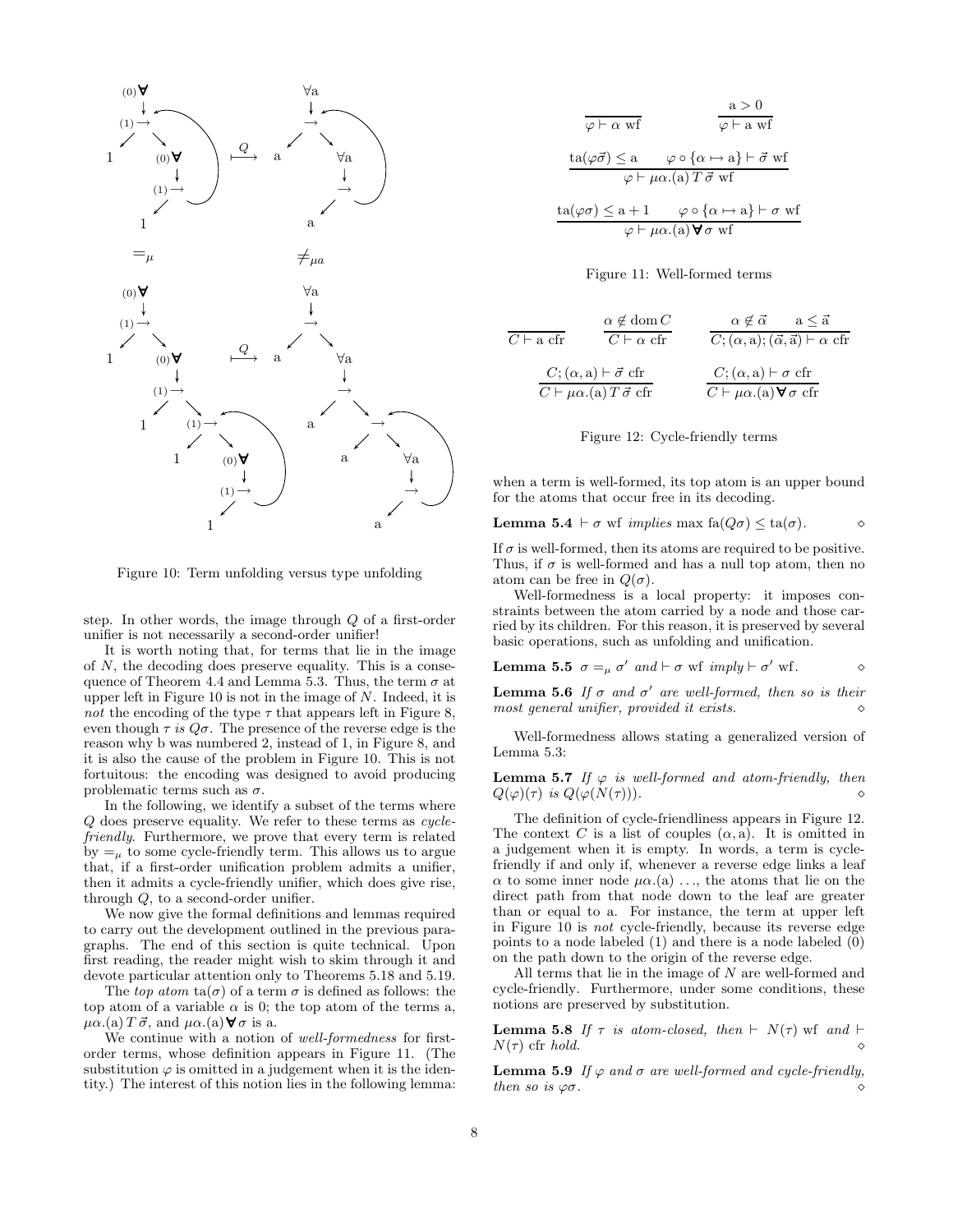

Figure 14: Normalization example

We prove some auxiliary lemmas, by induction:

**Lemma 5.10**  $(\alpha, a); \vec{\alpha}, \vec{a} \vdash \sigma \text{ cfr} \text{ and } \alpha \notin \vec{\alpha} \text{ and } \alpha \in \text{fv}(\sigma)$ imply  $a \leq \vec{a}$ .

**Lemma 5.11**  $(\alpha, \text{ta}(\sigma))$ ;  $\vec{\alpha}, \vec{a} \vdash \sigma_0$  cfr and  $\vdash \sigma$  wf and  $\alpha \notin \mathcal{C}$  $\vec{\alpha}$  imply  $\{\alpha \mapsto Q(\sigma)\}(Q(\sigma_0)) = Q(\{\alpha \mapsto \sigma\}\sigma_0).$ 

**Lemma 5.12**  $C \vdash \sigma$  cfr and fv $(\sigma) \cap \vec{\alpha} = \emptyset$  imply  $(\vec{\alpha}, \vec{\alpha}); C \vdash$  $\sigma$  cfr.  $\diamond$ 

**Lemma 5.13**  $\vdash \sigma$  cfr and  $\vdash \sigma'$  cfr imply  $\vdash {\alpha \mapsto \sigma'}$  of cfr.

As claimed earlier, for terms that are (well-formed and) cycle-friendly, Q preserves equality. The proof is by coinduction, using the previous lemmas.

**Lemma 5.14** Assume  $\sigma$  and  $\sigma'$  are well-formed and cyclefriendly. Then,  $\sigma =_{\mu} \sigma'$  implies  $Q(\sigma) =_{\mu} Q(\sigma')$ .  $\Diamond$ 

A normalization function that maps an arbitrary term  $\sigma$  to a =<sub>u</sub>-equivalent, cycle-friendly term  $\llbracket \sigma \rrbracket$  is defined in Figure 13. (Again, the context  $C$  is omitted when empty.) The idea behind this definition is quite simple: the term is viewed as a graph and traversed until a friendly cycle is encountered. The first rule is the stopping criterion, which checks if we can add a reverse edge to a previously seen node without breaking cycle-friendliness. The other rules simply explore and unfold the term, while recording in the context the names of the encountered nodes. An example is given in Figure 14, which shows the normalized version of the troublesome term of Figure 10.

This definition is by well-founded induction on a nonobvious ordering. A proof is required to ensure that the definition is in fact valid.

Lemma 5.15 For every C and every  $\sigma$ ,  $\llbracket C, \sigma \rrbracket$  is well $defined.$ 

As announced above, the properties of normalization are as follows. The first lemma is proved by induction, the second by coinduction.

**Lemma 5.16** 
$$
\vdash
$$
  $\llbracket \sigma \rrbracket$  cfr.

$$
Lemma 5.17  $\llbracket \sigma \rrbracket =_{\mu} \sigma.$
$$

At last, we are ready to prove our second result:

**Theorem 5.18** Let  $\tau$  and  $\tau'$  be atom-closed. If  $\varphi$  is atomfriendly and unifies  $N(\tau)$  and  $N(\tau')$ , then  $\tau$  and  $\tau'$  are unifiable.  $\Diamond$  *Proof.* Let  $\varphi$  be atom-friendly and satisfy  $\varphi(N(\tau)) = \mu$  $\varphi(N(\tau'))$ . We may assume, without loss of generality, that  $\varphi$  is in fact the most general unifier of  $N(\tau)$  and  $N(\tau')$ : indeed, if some unifier is atom-friendly, then the most general unifier must be atom-friendly as well.

By Lemma 5.8, both  $N(\tau)$  and  $N(\tau')$  are well-formed and cycle-friendly. Thus, by Lemma 5.6,  $\varphi$  is well-formed. Thanks to Lemmas 5.16, 5.17, and 5.5, we may assume, without loss of generality, that  $\varphi$  is also cycle-friendly. Then, by Lemma 5.9,  $\varphi(N(\tau))$  and  $\varphi(N(\tau'))$  are well-formed and cycle-friendly. We now check that  $Q(\varphi)$  unifies  $\tau$  and  $\tau'$ :

$$
Q(\varphi)(\tau) = Q(\varphi(N(\tau))) \text{ by Lemma 5.7}
$$
  
= $\mu a$   $Q(\varphi(N(\tau')))$  by Lemma 5.14  
=  $Q(\varphi)(\tau')$  by Lemma 5.7

Theorems 5.2 and 5.18 may be summed up as follows:

**Theorem 5.19** Let  $\tau$  and  $\tau'$  be atom-closed.  $\tau$  and  $\tau'$  are unifiable if and only if  $N(\tau)$  and  $N(\tau')$  are unifiable and their most general unifier is atom-friendly.  $\diamond$ 

Theorem 5.19 yields a decision procedure for unifiability of  $F_{\mu}$  types: to determine whether two types are unifiable, one encodes them, in time  $O(n \log n)$  (see §7), unifies them using a standard first-order recursive unification algorithm, in time  $O(n\alpha(n))$ , and checks that the most general unifier is atom-friendly. By construction, the most general unifier, if it exists, is well-formed. As a result, by Lemma 5.4, checking that it is atom-friendly amounts to checking that the top atom of every term in its image is zero. This check may be performed in time  $O(n)$ . Thus, the time complexity of the overall process is  $O(n \log n)$ .

In general, constructing the most general unifier of the original unification problem requires invoking the normalization function  $\llbracket \cdot \rrbracket$ , whose time complexity we have not yet assessed.

#### 6 Correctness of the encoding w.r.t. entailment

The entailment problem for type equations consists in deciding, given  $\tau, \tau', \alpha, \beta$ , whether, for every atom-closed substitution  $\theta$ ,  $\theta \tau =_{\mu a} \theta \tau'$  implies  $\theta \alpha =_{\mu a} \theta \beta$ . When this property holds, we write  $\tau = \tau' \models \alpha = \beta$ . The entailment problem for equations between first-order terms, written  $\sigma = \sigma' \models \alpha = \beta$ , is defined analogously. By exploiting the theory developed in §5, it is not difficult to prove that the former may be reduced to the latter:

**Theorem 6.1** 
$$
\tau = \tau' \models \alpha = \beta
$$
 is equivalent to  $N(\tau) =$   
 $N(\tau') \models \alpha = \beta$ .

The entailment problem, at the first order, may be decided in time  $O(n\alpha(n))$ , by exploiting the following property:  $\sigma = \sigma' \models \alpha = \beta$  holds if and only if either  $\sigma$  and  $σ'$  are *non*-unifiable or their most general unifier  $φ$  satisfies  $\varphi \alpha =_{\mu} \varphi \beta$ . As a result, the entailment problem, at the second order, may be decided in time  $O(n \log n)$ , where  $O(n \log n)$  is the cost of the encoding (see §7).

## 7 Implementing the encoding

The definition of  $N$  (Figure 6) is a nice specification of the encoding, but does not suggest an efficient implementation. Indeed, it suggests traversing the source type  $\tau$ , and, at every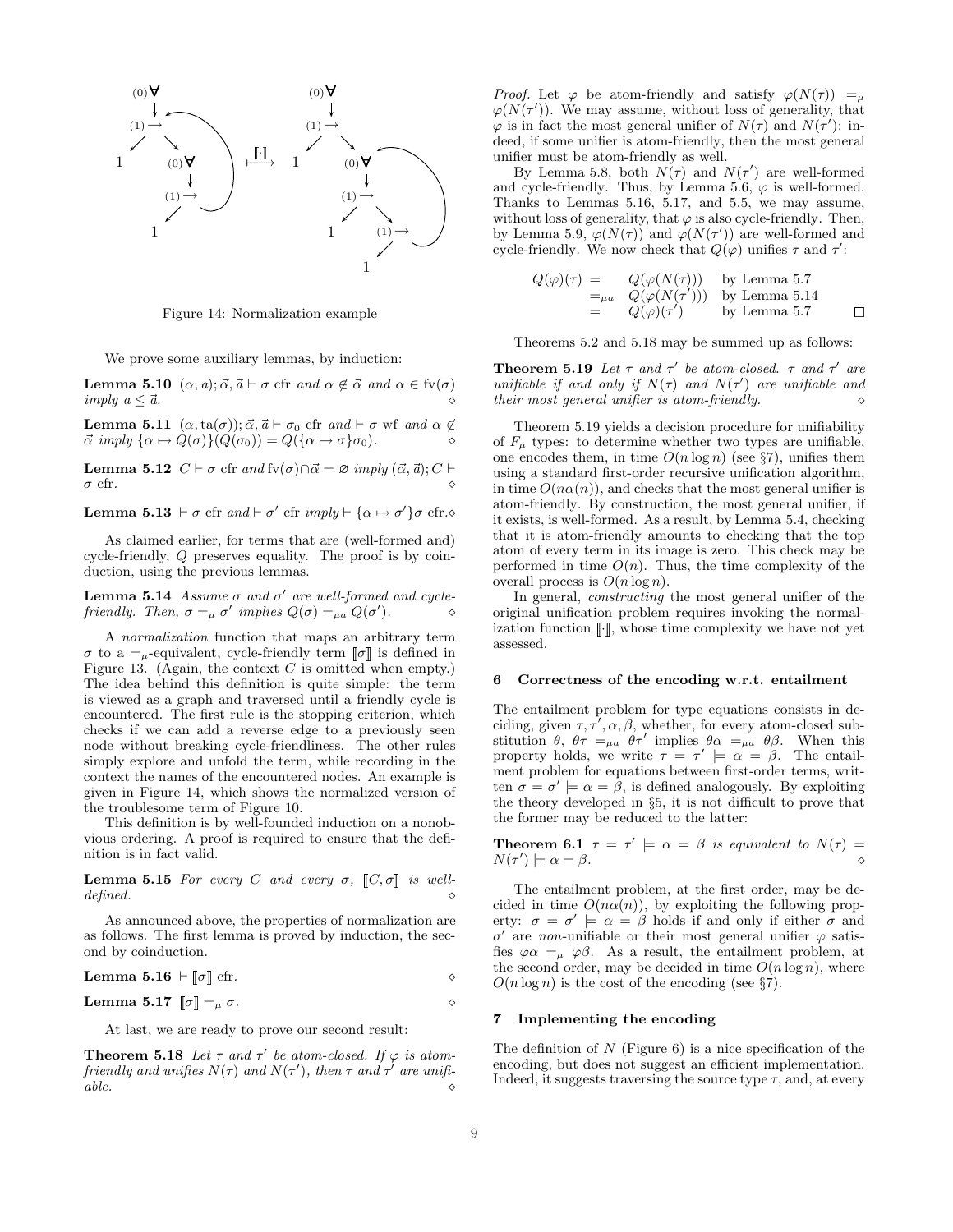In order of applicability :

$$
\begin{array}{rcl}\n[C, \sigma] & = & \alpha & \text{if } \exists \alpha, \sigma_0 \qquad (\sigma = \alpha \lor \sigma =_{\mu} \sigma_0) \\
\begin{array}{rcl}\n[C, \mathbf{a}] & = & \mathbf{a} \\
[C, \alpha] & = & \alpha\n\end{array}\n\end{array}
$$
\n
$$
\begin{array}{rcl}\n[C, \mathbf{a}] & = & \mathbf{a} \\
[C, \alpha] & = & \alpha\n\end{array}
$$
\n
$$
\begin{array}{rcl}\n[C, \sigma] & = & \mathbf{a} \\
[C, \sigma] & = & \mathbf{a} \\
[C, \sigma] & = & \mathbf{a} \\
[C, \sigma] & = & \mathbf{a} \\
[C, \sigma] & = & \mathbf{a} \\
[C, \sigma] & = & \mathbf{a} \\
[C, \sigma] & = & \mathbf{a} \cdot (\mathbf{a}) \mathbf{T} \left[ C; (\alpha, \sigma), \vec{\sigma} \right] \\
[C, \sigma] & = & \mathbf{a} \cdot (\mathbf{a}) \mathbf{V} \left[ C; (\alpha, \sigma), \sigma' \right] \\
[\sigma = & \mathbf{a} \cdot (\mathbf{a}) \mathbf{V} \sigma' \\
[\sigma = & \mathbf{a} \cdot (\mathbf{a}) \mathbf{V} \sigma' \\
[\sigma = & \mathbf{a} \cdot (\mathbf{a}) \mathbf{V} \sigma' \\
[\sigma = & \mathbf{a} \cdot (\mathbf{a}) \mathbf{V} \sigma' \\
[\sigma = & \mathbf{a} \cdot (\mathbf{a}) \mathbf{V} \sigma' \\
[\sigma = & \mathbf{a} \cdot (\mathbf{a}) \mathbf{V} \sigma' \\
[\sigma = & \mathbf{a} \cdot (\mathbf{a}) \mathbf{V} \sigma' \\
[\sigma = & \mathbf{a} \cdot (\mathbf{a}) \mathbf{V} \sigma' \\
[\sigma = & \mathbf{a} \cdot (\mathbf{a}) \mathbf{V} \sigma' \\
[\sigma = & \mathbf{a} \cdot (\mathbf{a}) \mathbf{V} \sigma \sigma \end{array}
$$

Figure 13: Turning a term into a  $=$ <sub> $\mu$ </sub>-equivalent, cycle-friendly term

$$
\begin{array}{rcl}\n\varsigma & := & \alpha \\
& & \alpha \\
& & \beta, n, n' \end{array}
$$
\n
$$
\begin{array}{rcl}\n\varphi & \pi \circ \varphi & \pi \circ \pi \\
& & \beta, n, n' \end{array}
$$

Figure 15: Intermediate data structure

node  $\tau'$ , (i) computing the greatest atom a that occurs free in  $\tau'$ , taking reverse edges into account, and (ii) if an atom is bound here, renaming it to  $a+1$  throughout  $\tau'$ . The time required by this process is quadratic in the size of  $\tau$ .

Fortunately, by proceeding in a more clever manner, it is possible to achieve a better complexity bound. This is the topic of the present section. We first give a lower-level, but equivalent, definition of N. Then, we briefly describe the data structures required to implement it efficiently.

## 7.1 A lower-level definition of the encoding

According to the definition of  $N$ , we need to compute, for each subtree  $\tau$ , the atom max fa $\theta\tau$ , where  $\theta$  depends on the context above  $\tau$  and maps variables to atoms. In short,  $\theta$ represents the contribution of the reverse edges whose source node lies inside  $\tau$  and whose end node lies above  $\tau$ . A key idea is then to exploit the following identity:

$$
\max f_a(\theta \tau) = \max \{ \max f_a \tau, \max \{ \theta \alpha / \alpha \in \text{fv}(\tau) \} \}
$$

In words, one may separately compute the greatest atom that appears free in  $\tau$ , on the one hand, and the contribution of the reverse edges that leave  $\tau$ , on the other hand.

This suggests splitting the encoding process into two distinct, consecutive phases. The first phase annotates every node with the greatest atom that appears free below it, computed in a bottom-up manner. The second phase then examines each node in a top-down fashion. Using the information gathered by the first phase, it is able to compute the contribution of the reverse edges, to assign the node its definitive name, and to propagate this renaming information towards its children.

The two passes are defined in Figure 16. We now explain them.

#### 7.1.1 First pass

The first pass is represented by the function fp. It accepts a 5-tuple of the form  $(l, A, R, n, \tau)$  and returns a 4-tuple of the form  $(A, R, n, \varsigma)$ . The input-output parameters A, R, and  $\boldsymbol{n}$  may be implemented using global, mutable variables.

The first pass performs a depth-first traversal of  $\tau$ , the type to be encoded. Reverse edges are not traversed. Every atom or variable encountered along the way is numbered sequentially; we refer to these numbers as *positions*. The variable  $n$ , an integer counter, holds the next unassigned position. After an atom a is found at position  $n$ , the association  $n \mapsto a$  is recorded. The variable A, a partial mapping of positions to atoms, is used for this purpose. After a variable  $\alpha$  is found at position  $n$ , the association  $\alpha \mapsto n$  is recorded. The variable R, a relation between variables and positions, is used for this purpose.

Upon entering a node  $\tau$ , the next unassigned position, that is, the current value of  $n$ , is recorded; let us refer to it as  $n_0$ . When later leaving the node, the atoms that occur (free or bound) in  $\tau$  are exactly the atoms whose position (as recorded in A) is greater than or equal to  $n_0$ . This is a start, but we need to determine the atoms that occur free in  $\tau$ .

To this end, we require bound atoms to satisfy a certain property, which one might think of as a reverse De Bruijn numbering: the atom bound at a  $\forall$  node must be the node's level, where the level of a node is defined as the number of ∀ nodes that lie on the path from the root to that node. Of course, the machine representation of the type that must be encoded may not satisfy this property, so it is renamed, on the fly, as part of the first pass. The parameter  $l$  is used to hold the current level. The last equation in the definition of fp has  $\forall l.\tau$  in its left-hand side, which means that whatever atom was bound here is renamed to  $l$  on the fly.

We now come back to the problem of determining the atoms that occur free under a node  $\tau$ . If the node's level is l, then, by the above property, the free atoms of  $\tau$  are the atoms that occur in  $\tau$  and that are less than l, that is, the atoms whose position is greater than or equal to  $n_0$  and that are less than l. Thus, the greatest free atom under  $\tau$  may be written max  $\{a/(p \mapsto a) \in A \land a < l \land p \geq n_0\}$ . This explains why this expression appears in the third and last defining equations for fp.

The first pass produces an annotated first-order term ς, whose syntactic category is defined in Figure 15. This grammar is reminiscent of that of Figure 4. In particular, every non-leaf node carries an annotation (a), which records the greatest atom that appears free under that node. In preparation for the second pass, every node that binds a variable  $\alpha$  also records the positions  $\bar{p}$  where  $\alpha$  occurs. In other words, these are the origins of the reverse edges that lead to the present node. (In Figure 16, we write  $(\alpha \mapsto \overline{p})$ for the relation that contains  $(\alpha \mapsto p)$  for every  $p \in \overline{p}$ . Last, every non-leaf node records the positions  $n$  and  $n'$  that delimit its subtree: the variables that occur in its subtree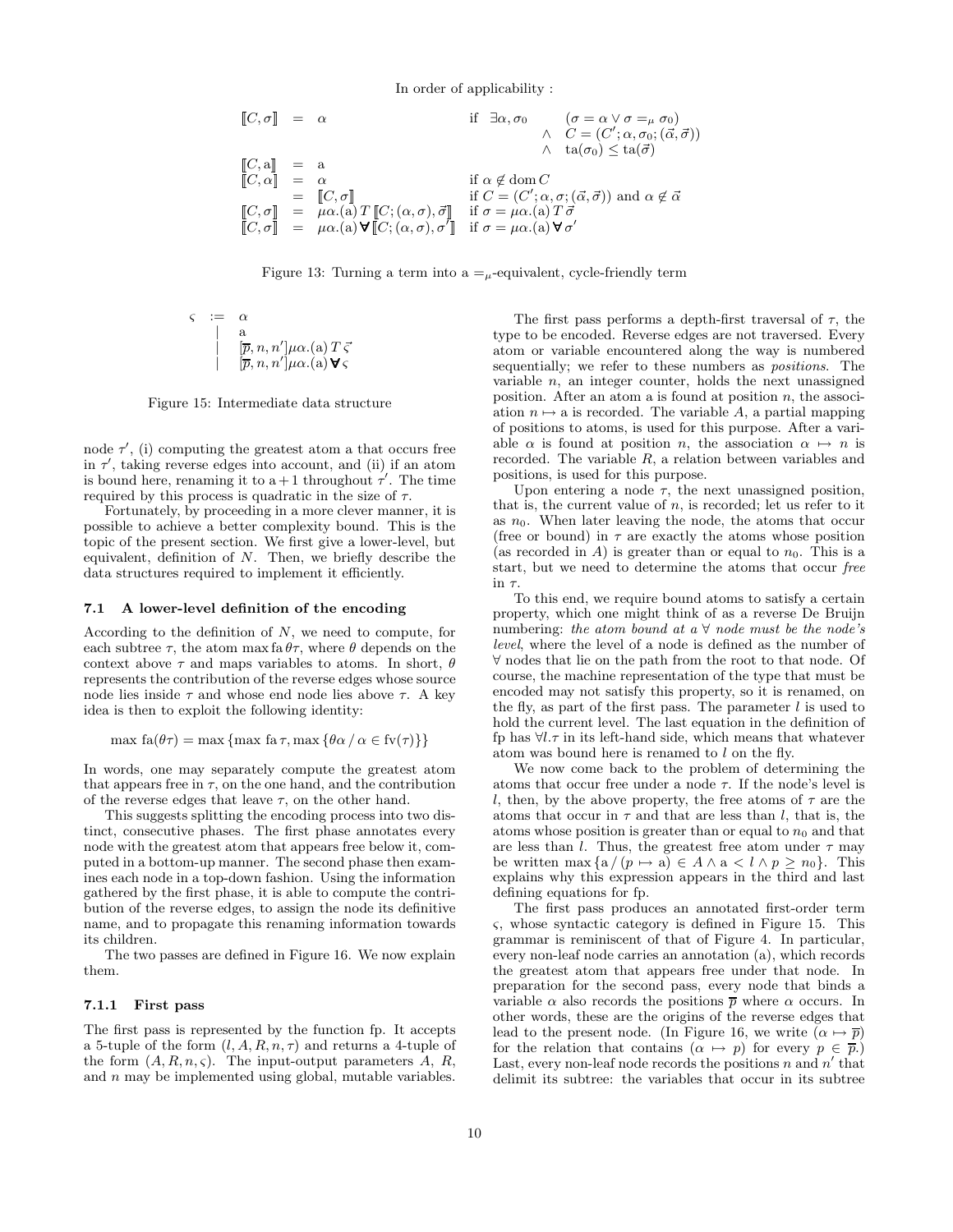$$
\begin{array}{rcl}\n\text{fp}(l, A, R, n, \alpha) & = & (A, R \cup (\alpha \mapsto n), n+1, \alpha) \\
\text{fp}(l, A, R, n, \mathbf{a}) & = & (A \cup (n \mapsto \mathbf{a}), R, n+1, \mathbf{a}) \\
\text{fp}(l, A_0, R_0, n_0, \mu \alpha. T \tau_1 \dots \tau_k) & = & (A_k, R', n_k, [\overline{p}, n_0, n_k] \mu \alpha.(\mathbf{a}) \, T \, \varsigma_1 \dots \varsigma_k) \\
& \text{if } (A_i, R_i, n_i, \varsigma_i) = \text{fp}(l, A_{i-1}, R_{i-1}, n_{i-1}, \tau_i) \\
& \text{and } R' \cup (\alpha \mapsto \overline{p}) = R_k \\
& \text{and } \mathbf{a} = \max \{ \mathbf{a} / (p \mapsto \mathbf{a}) \in A_k \land \mathbf{a} < l \land p \ge n_0 \} \\
\text{fp}(l, A_0, R_0, n_0, \mu \alpha. \forall l. \tau) & = & (A_1, R', n_1, [\overline{p}, n_0, n_1] \mu \alpha.(\mathbf{a}) \, \forall \varsigma) \\
& \text{if } (A_1, R_1, n_1, \varsigma) = \text{fp}(l + 1, A_0, R_0, n_0, \tau) \\
& \text{and } R' \cup (\alpha \mapsto \overline{p}) = R_1 \\
& \text{and } \mathbf{a} = \max \{ \mathbf{a} / (p \mapsto \mathbf{a}) \in A_1 \land \mathbf{a} < l \land p \ge n_0 \} \\
& \text{sp}(l, F, \phi, \alpha) & = \alpha \\
& \text{sp}(l, F, \phi, \mathbf{a}) & = \phi(\mathbf{a}) \\
\text{sp}(l, F, \phi, [\overline{p}, n, n'] \mu \alpha.(\mathbf{a}) \, T \, \vec{\varsigma}) & = \mu \alpha.(\mathbf{b}) \, \text{F} \, \text{sp}(l, F \cup (\overline{p} \mapsto \mathbf{b}), \phi, \vec{\varsigma}) \\
& \text{sp}(l, F, \phi, [\overline{p}, n, n'] \mu \alpha.(\mathbf{
$$

Figure 16: The first and second passes of the encoding algorithm

have positions in the interval  $[n, n']$ .

#### 7.1.2 Second pass

The second pass is represented by the function sp. It accepts a 4-tuple  $(l, F, \phi, \varsigma)$  and returns a first-order term  $\sigma$ . The parameter l plays the same role as in the first pass. The parameter  $\phi$  is a renaming of atoms. It explicitly records the  $\alpha$ -conversion steps which, in the original definition of N, were implicit.

Recall that we must compute, at each node, the maximum of (i) the greatest atom that occurs free in the subtree rooted at this node, and (ii) the greatest atom contributed by the reverse edges that leave this subtree.

As for the former, max  $fa(\tau)$  was computed during the first pass, and recorded as the atom (a) carried by the node. There is, however, a subtlety: since we are applying the renaming  $\phi$ , on the fly, to the term at hand, we really wish to compute max fa( $\phi\tau$ ). Fortunately, it is possible to prove that  $\phi$  is increasing on fa(τ). (In other words,  $l, l' \in \text{fa}(\tau)$ and  $l' < l'$  imply  $\phi(l) < \phi(l')$ . This holds mainly because, by construction,  $\phi(l')$  is at least max  $\{\text{fa}(\phi\tau) \setminus \phi(l')\} + 1$ . As a result, max fa( $\phi\tau$ ) is  $\phi$ (max fa( $\tau$ )), that is,  $\phi$ (a). This explains why  $\phi(a)$  appears in the third and last defining equations for sp.

As for the latter, we maintain a structure  $F$  that plays almost the same role as  $\theta$  in Figure 6, but, instead of mapping variables to atoms, maps positions (of said variables) to atoms. Consider a node that was annotated, during the first pass, with the interval  $[n, n']$ . Every variable that appears free in the subtree rooted at this node appears at a position in the interval  $[n, n']$ . Thus, the greatest atom contributed by the free variables of this subtree (that is, by the reverse edges that leave this subtree) is  $\max \{b/(p, b) \in F \land n \leq p < n'\}.$  This explains why this expression appears in the third and last defining equations for sp.

The previous two paragraphs explain the definition of b in the third and last defining equations for sp. Once b is known, the node is definitively annotated with (b). If an atom is bound at this node (then, it must be  $l$ , the node's level), it must be definitively renamed to  $b + 1$ , which explains why  $\phi$  is composed with  $\{l \mapsto b + 1\}$  in the last defining equation for sp.

Last, once the current node has been annotated with b, we know that the reverse edges whose endpoint is this node should be viewed as contributing b to the greatest free atom computation. If the variable bound at the current node is  $\alpha$ , then the origins of these edges are the (free) occurrences of  $\alpha$  in the subtree rooted at this node, whose positions have been determined during the first pass, and recorded as  $\bar{p}$ . Thus, before moving on to the current node's children, we update F with the mapping  $(\overline{p} \mapsto b)$ , which stands for  $\{(p \mapsto b) / p \in \overline{p}\}.$ 

## 7.2 Correctness

Composing the first and second passes yields a mapping  $N_{alg}$ of types to terms, whose definition appears in Figure 16. (There,  $\pi_4$  stands for the function that projects the fourth component out of a tuple.) As desired,  $N_{ala}$  provides a correct implementation of the encoding N. This is stated by the following theorem, whose proof is omitted:

**Theorem 7.1** 
$$
N(\tau) = N_{alg}(\tau)
$$
.

#### 7.3 Complexity

We have divided the encoding task in two passes, each of which consists of a tree traversal. Let  $n$  measure the size of the input type  $\tau$ . One may check that the size of the term  $\varsigma$ produced by the first pass is bounded by  $O(n)$ , even though some nodes are annotated with lists of positions  $\bar{p}$ . This is because every position  $p \in \overline{p}$  represents a distinct variable occurrence in  $\tau$ . Similarly, the size of the data structures R, A, and F is bounded by  $O(n)$ .

Then, in order to show that the time complexity of the encoding is  $O(n \log n)$ , we must check that the amount of work performed at each node, during each pass, is bounded by  $O(\log n)$ .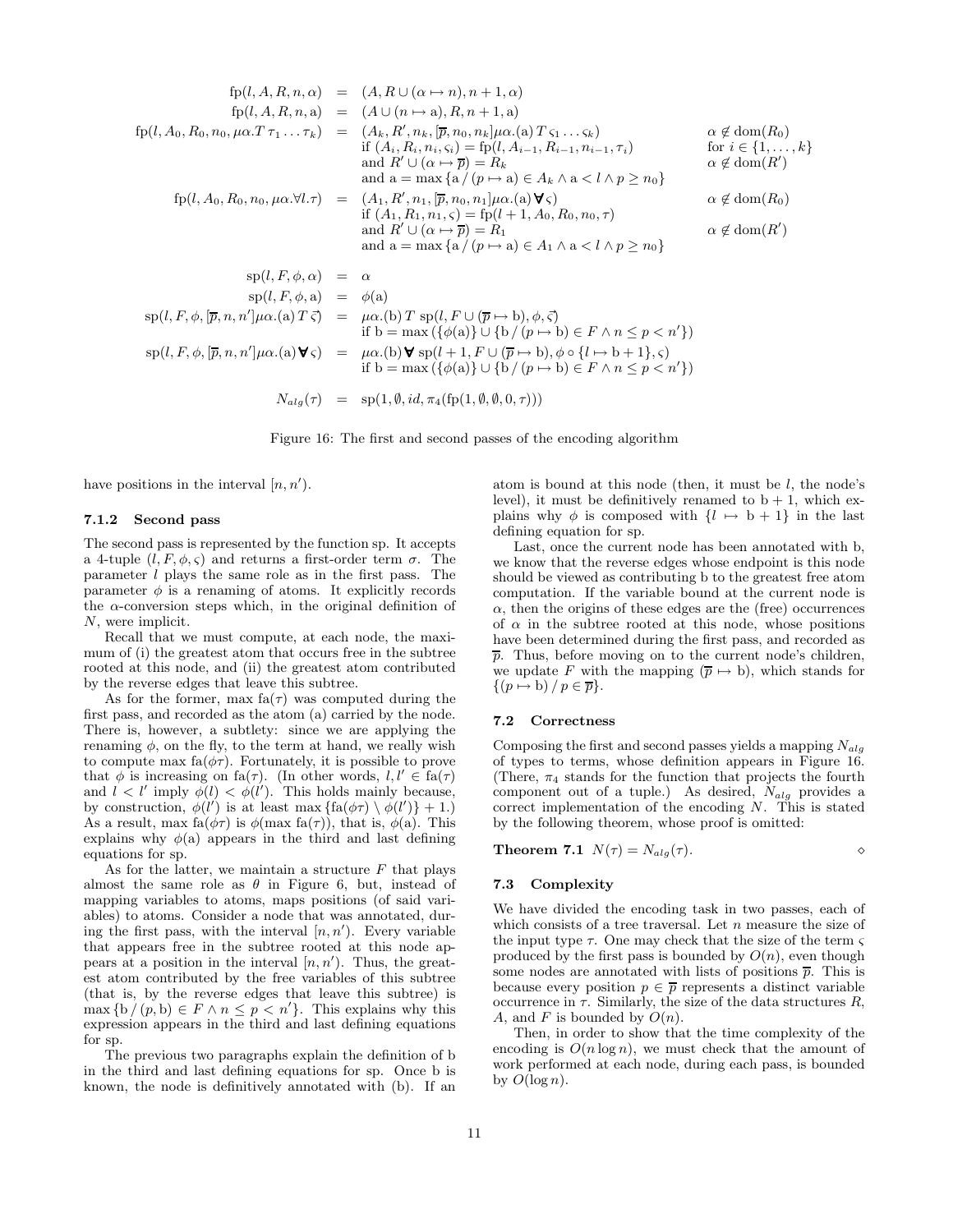By inspection of Figure 16, the non-constant time operations performed at a node are: renaming operations (implicit in the first pass, where the reverse De Bruijn numbering property is enforced, and explicit in the second pass, where the renaming  $\phi$  is constructed and applied), and interactions with the data structures  $R$ ,  $A$ , and  $F$ . We study them below.

The renaming operations, which consist in applying a renaming to an atom or extending a renaming with a new binding, may be implemented in time  $O(\log n)$  using some flavor of balanced trees. In the second pass, they may in fact be implemented in time  $O(1)$  and in linear space, using an array. Indeed, the elements of the domain of  $\phi$  are levels, and the maximum level, which is bounded by the depth of the tree, can easily be computed ahead of time.

Concerning R, the required operations are inserting a new binding, and retrieving and removing all bindings associated with a given variable. Provided variables carry an integer identifier, a map of integers to integer lists, implemented using balanced trees, again does the job in time  $O(\log n)$ .

Concerning A, the required operations are inserting a new binding and, given  $n_0$  and l, computing max {a / (p  $\mapsto$ a) ∈  $A \wedge a < l \wedge p \ge n_0$ . The latter may in fact be decomposed into two simpler operations, namely, given A and l, extracting the subset  $\{(p \mapsto a) / (p \mapsto a) \in A \land a < l\}$  and, given A and  $n_0$ , computing max {a / (p  $\mapsto$  a)  $\in A \wedge p \ge n_0$  }. To implement these operations efficiently, one can use a binary trie where keys are atoms, with an additional invariant: each node of the trie records the maximum position that occurs in a node below it. Subset extraction then simply amounts to truncating the domain of the trie, while taking care to maintain the additional invariant. The last operation amounts to a binary search, where no backtracking is required, thanks to the additional invariant. All three operations may be implemented to run in time  $O(\log n)$ .

Concerning  $F$ , the required operations are inserting a binding, and, given n and n', computing max {b /  $(p \mapsto b) \in$  $F \wedge n \leq p < n'$ . One can use the same data structure as in the previous paragraph, except the keys are now positions, and each node holds the maximum atom that occurs below it. The last operation above can be implemented by truncating  $F$  along  $n$  and  $n'$  and reading the maximum atom at the root of the resulting trie, again in time  $O(\log n)$ .

Thus, we have proved:

**Theorem 7.2** If  $\tau$  has size n, then  $N_{alg}(\tau)$  may be computed in space  $O(n)$  and time  $O(n \log n)$ .

An OCaml implementation is available online [11].

## 8 Conclusion

Our results are intended as a first step towards promoting the use of equirecursive types in type-preserving compilers. So far, most type-preserving compilers for object-oriented languages seem to have relied on isorecursive types, because their metatheory was better understood; see, for instance, [15]. We do believe, however, that equirecursive types are more powerful and more elegant, and should be preferred, provided appropriate decision algorithms are available.

It is worth noting that our results still hold when rows [19, 20] are added to the syntax of types. The definition of the encoding  $N$  requires no change. The key point is that the equational theory of rows is compatible with the notion of *free atoms*, on which the encoding relies: that is, the laws  $fa(l_1 : \tau_1; l_2 : \tau_2; \tau) = fa(l_2 : \tau_2; l_1 : \tau_1; \tau)$ and fa(l :  $\tau$ ;  $\partial \tau$ ) = fa( $\partial \tau$ ) hold. So, the reduction to firstorder recursive terms is identical. There only remains to use (standard) algorithms for comparing or unifying first-order recursive terms in the presence of rows. This is an important point, since many object encodings exploit rows; see, for instance, [15].

The most natural direction for future research is to move from  $F_{\mu}$  to  $F_{\mu}^{\omega}$ , since higher kinds and type operators are heavily used in many object encodings. In particular, we believe that there are natural object encodings where the  $\mu$ quantifier is used at higher kinds, as opposed to only at the base kind  $\star$ . However, the unrestricted combination of type operators and recursive types is problematic, since it gives rise to (i) types whose infinite unfoldings are not regular and (ii) types that do not even have weak head normal forms. Thus, identifying a suitable restriction of equirecursive  $F^{\omega}_{\mu}$ that has decidable type equality is an attractive problem.

#### References

- [1] Martín Abadi and Marcelo P. Fiore. Syntactic considerations on recursive types. In IEEE Symposium on Logic in Computer Science (LICS), pages 242–252, July 1996.
- [2] Michael Brandt and Fritz Henglein. Coinductive axiomatization of recursive type equality and subtyping. Fundamenta Informaticæ, 33:309–338, 1998.
- [3] Kim B. Bruce, Luca Cardelli, and Benjamin C. Pierce. Comparing object encodings. Information and Computation, 155(1/2):108–133, November 1999.
- [4] Dario Colazzo and Giorgio Ghelli. Subtyping recursive types in Kernel Fun. In IEEE Symposium on Logic in Computer Science (LICS), pages 137–146, July 1999.
- [5] Gregory D. Collins and Zhong Shao. Intensional analysis of higher-kinded recursive types. Technical Report YALEU/DCS/TR-1240, Yale University, 2002.
- [6] Jeffrey Considine. Efficient hash-consing of recursive types. Technical Report 2000-006, Boston University, January 2000.
- [7] Karl Crary. Simple, efficient object encoding using intersection types. Technical Report CMU-CS-99-100, Carnegie Mellon University, 1999.
- [8] Gilles Dowek. Higher-order unification and matching. In J. Alan Robinson and Andrei Voronkov, editors, Handbook of Automated Reasoning, pages 1009–1062. Elsevier Science, 2001.
- [9] Murdoch J. Gabbay and Andrew M. Pitts. A new approach to abstract syntax with variable binding. Formal Aspects of Computing, 13(3–5):341–363, July 2002.
- [10] Vladimir Gapeyev, Michael Levin, and Benjamin Pierce. Recursive subtyping revealed. Journal of Functional Programming, 12(6):511–548, 2003.
- [11] Nadji Gauthier. Implementation of N. http://caml. inria.fr/~gauthier/naming.tar.gz, April 2004.